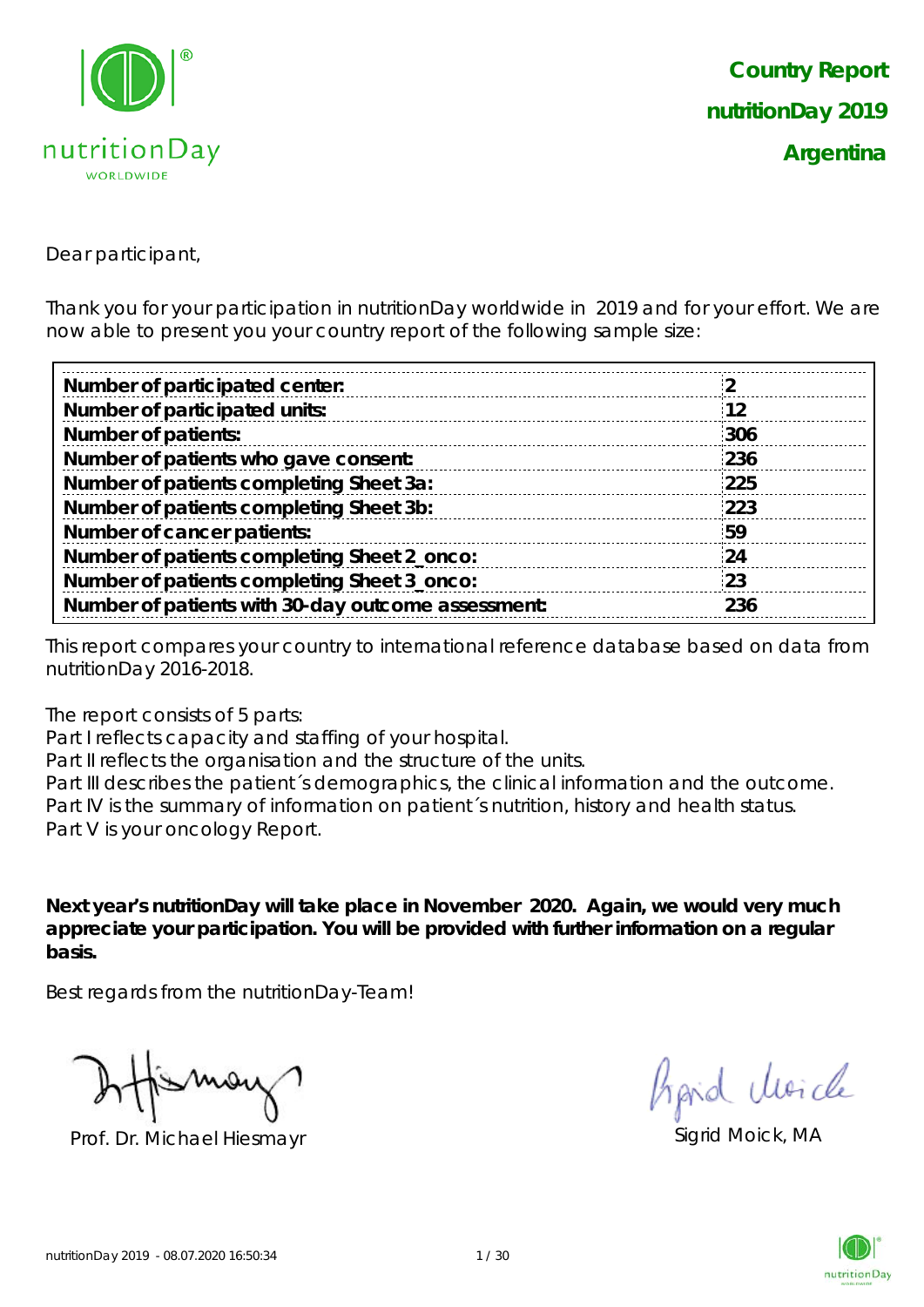## *I. Hospital capacity and staffing ("Hospital sheet")*

|                                                                                    | <b>YOUR RESULTS</b> | <b>REFERENCE RESULTS</b> |
|------------------------------------------------------------------------------------|---------------------|--------------------------|
| 1. Total number of beds in hospital                                                | 286 [233-338]       | 333 [194-630]            |
| 2. Total number of admissions in the hospital last<br>year                         | 29245 [20623-37866] | 18005 [9101-36130]       |
|                                                                                    |                     |                          |
| 3. Total number of staff in the hospital                                           |                     |                          |
| <b>Total medical doctors</b>                                                       | 359 [274-443]       | 173 [80-399]             |
| <b>Medical specialists</b>                                                         | 277 [152-402]       | 116 [53-250]             |
| Medical non-specialists                                                            | 118 [96-141]        | 37 [14-84]               |
| <b>Nurses</b>                                                                      | 361 [313-408]       | 420 [183-836]            |
| <b>Dieticians</b>                                                                  | 12 [9-15]           | $5[2-9]$                 |
| <b>Nutritionists</b>                                                               | $2$ [1-3]           | $1[0-4]$                 |
| Pharmacists                                                                        | $11 [8-14]$         | $7[4-21]$                |
| Kitchen staff                                                                      | 55 [51-60]          | 31 [15-59]               |
|                                                                                    |                     |                          |
| <b>Full time equivalent</b>                                                        |                     |                          |
| <b>Total medical doctors</b>                                                       | 359 [274-443]       | 148 [60-373]             |
| <b>Medical specialists</b>                                                         | 277 [152-402]       | 98 [45-251]              |
| Medical non-specialists                                                            | 118 [96-141]        | 36 [11-99]               |
| <b>Nurses</b>                                                                      | 361 [313-408]       | 364 [180-788]            |
| <b>Dieticians</b>                                                                  | $11 [8-15]$         | $5[2-8]$                 |
| <b>Nutritionists</b>                                                               | $2[1-3]$            | $1[0-3]$                 |
| Pharmacists                                                                        | $11 [8-14]$         | $6[3-18]$                |
| Kitchen staff                                                                      | 55 [51-60]          | 29 [15-55]               |
|                                                                                    |                     |                          |
| 4. Does the hospital have a nutrition care strategy?                               | 2 (100,0%) Yes      | 498 (79,4%) Yes          |
|                                                                                    |                     |                          |
| 5. Which nutrition-related standards or routine activities exist in your hospital? |                     |                          |
| Nutrition training is available                                                    | 2 (100,0%) Yes      | 434 (66,7%) Yes          |
| Nutrition steering committee is available                                          | $0(0,0\%)$ Yes      | 388 (59,6%) Yes          |
| Quality indicators are recorded and reported to national<br>or regional level      | 0 (0,0%) Yes        | 263 (40,4%) Yes          |
| Quality indicators are used for internal benchmarking                              | 1 (50,0%) Yes       | 337 (51,8%) Yes          |
| Patient feedback about food and food service is collected<br>using a questionnaire | 2 (100,0%) Yes      | 475 (73,0%) Yes          |
| None                                                                               | $0(0,0\%)$ Yes      | 30 (4,6%) Yes            |
| No answer given                                                                    | $0(0,0\%)$          | 24 (3,7%)                |

#### **6. Which codes are available /routinely used in your hospital for billing and reimbursement purposes?**

|  |  | <b>Codes available</b> |
|--|--|------------------------|
|--|--|------------------------|

Nutrition Support 1 (50,0%) Yes 313 (48,1%) Yes

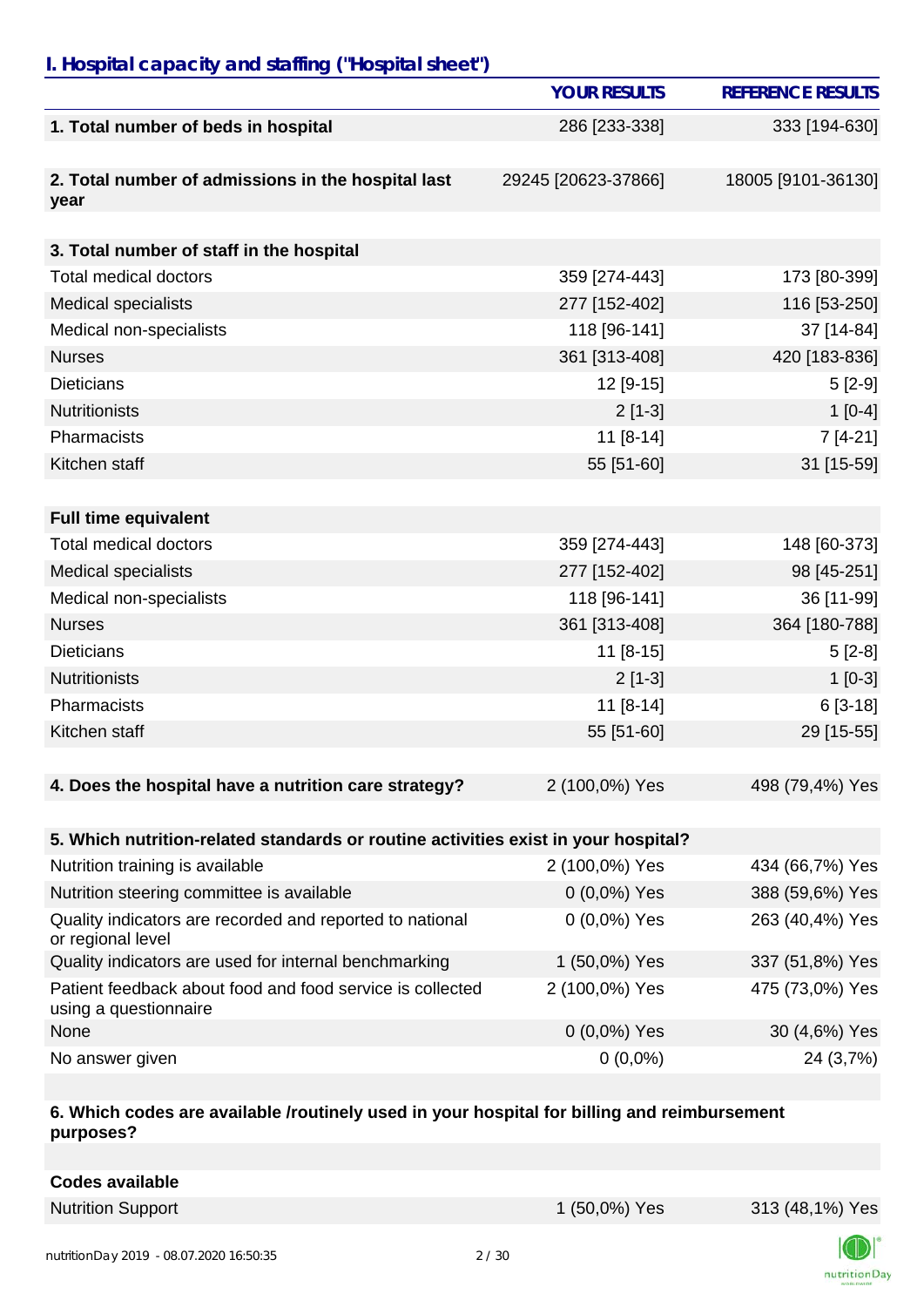| Oral nutrition supplements                                | $0(0,0\%)$ Yes | 239 (36,7%) Yes |
|-----------------------------------------------------------|----------------|-----------------|
| Parenteral nutrition                                      | 0 (0,0%) Yes   | 375 (57,6%) Yes |
| <b>Enteral nutrition</b>                                  | 0 (0,0%) Yes   | 334 (51,3%) Yes |
| Dietary counseling                                        | 0 (0,0%) Yes   | 235 (36,1%) Yes |
| Specific dietary interventions                            | 0 (0,0%) Yes   | 181 (27,8%) Yes |
| Screening for malnutrition                                | 0 (0,0%) Yes   | 187 (28,7%) Yes |
| <b>Risk of malnutrition</b>                               | 0 (0,0%) Yes   | 160 (24,6%) Yes |
| Malnutrition (in general)                                 | 0 (0,0%) Yes   | 294 (45,2%) Yes |
| Severity of malnutrition (i.e. mild, moderate, severe)    | 0 (0,0%) Yes   | 280 (43,0%) Yes |
| No information available from billing/finance/controlling | 1 (50,0%) Yes  | 109 (16,7%) Yes |
| No answer given                                           |                | 42 (6,5%)       |
|                                                           |                |                 |
| <b>Codes routinely used</b>                               |                |                 |
| <b>Nutrition Support</b>                                  | 1 (50,0%) Yes  | 270 (41,5%) Yes |
| Oral nutrition supplements                                | 0 (0,0%) Yes   | 209 (32,1%) Yes |
| Parenteral nutrition                                      | 0 (0,0%) Yes   | 343 (52,7%) Yes |
| <b>Enteral nutrition</b>                                  | 0 (0,0%) Yes   | 307 (47,2%) Yes |
| Dietary counseling                                        | $0(0,0\%)$ Yes | 198 (30,4%) Yes |
| Specific dietary interventions                            | 0 (0,0%) Yes   | 159 (24,4%) Yes |
| Screening for malnutrition                                | 0 (0,0%) Yes   | 149 (22,9%) Yes |
| <b>Risk of malnutrition</b>                               | $0(0,0\%)$ Yes | 128 (19,7%) Yes |
| Malnutrition (in general)                                 | 0 (0,0%) Yes   | 255 (39,2%) Yes |
| Severity of malnutrition (i.e. mild, moderate, severe)    | $0(0,0\%)$ Yes | 242 (37,2%) Yes |
| No information available from billing/finance/controlling | 1 (50,0%) Yes  | 120 (18,4%) Yes |
| No answer given                                           |                | 53 (8,1%)       |

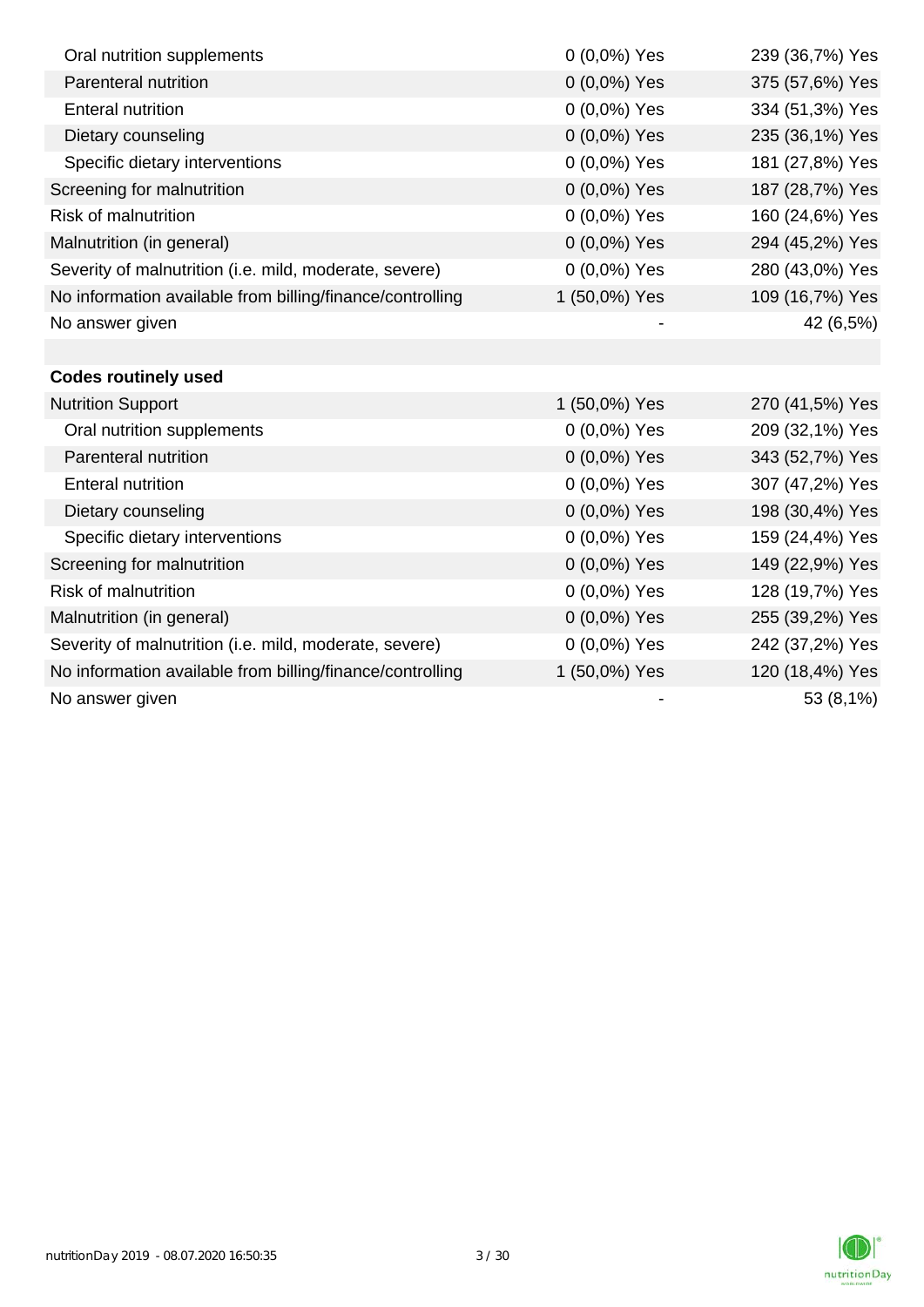# *II. Unit organisation and structures ("Sheet 1a/1b")*

|                                                                       | <b>YOUR RESULTS</b> | <b>REFERENCE RESULTS</b> |
|-----------------------------------------------------------------------|---------------------|--------------------------|
|                                                                       |                     |                          |
| Internal Medicine / General                                           | 4 (33,3%)           | 21.1%                    |
| Internal Medicine / Cardiology                                        | $1(8,3\%)$          | 4.3%                     |
| Internal Medicine / Gastroenterology & hepatology                     | $0(0,0\%)$          | 7.8%                     |
| Internal Medicine / Geriatrics                                        | $0(0,0\%)$          | 9.7%                     |
| Internal Medicine / Infectious diseases                               | $0(0,0\%)$          | 0.6%                     |
| Internal Medicine / Nephrology                                        | $0(0,0\%)$          | 1.2%                     |
| Internal Medicine / Oncology (incl. radiotherapy)                     | $0(0,0\%)$          | 8.1%                     |
| Interdisciplinary                                                     | 2(16,7%)            | 3.4%                     |
| Long term care                                                        | $0(0,0\%)$          | 2.0%                     |
| Neurology                                                             | $0(0,0\%)$          | 3.6%                     |
| Surgery / General                                                     | 3(25,0%)            | 15.7%                    |
| Surgery/ Cardiac/Vascular/Thoracic                                    | $0(0,0\%)$          | 1.4%                     |
| Surgery / Neurosurgery                                                | $0(0,0\%)$          | 0.9%                     |
| Surgery / Orthopedic                                                  | $0(0,0\%)$          | 4.2%                     |
| Trauma                                                                | $0(0,0\%)$          | 0.9%                     |
| Ear Nose Throat (ENT)                                                 | $0(0,0\%)$          | 1.7%                     |
| Gynecology / Obstetrics                                               | $1(8,3\%)$          | 1.4%                     |
| Pediatrics                                                            | $1(8,3\%)$          | 0.1%                     |
| Psychiatry                                                            | $0(0,0\%)$          | 0.9%                     |
| <b>Others</b>                                                         | $0(0,0\%)$          | 11.1%                    |
|                                                                       |                     |                          |
| 2. Number of registered inpatients at noon                            | 12 [9-16]           | 25 [19-32]               |
|                                                                       |                     |                          |
| 3. Total bed capacity of the unit                                     | 13 [12-17]          | 30 [24-40]               |
|                                                                       |                     |                          |
| 4. Number of each type of staff in the unit for TODAY's morning shift |                     |                          |
|                                                                       |                     |                          |
| <b>Fully trained</b>                                                  |                     |                          |
| Medical doctors                                                       | $2[2-4]$            | $4[2-7]$                 |
| <b>Nurses</b>                                                         | $3[3-4]$            | $5[3-8]$                 |
| Nursing aides                                                         | $0[0-0]$            | $2[1-4]$                 |
| <b>Dieticians</b>                                                     | $1[1-1]$            | $1[0-1]$                 |
| <b>Nutritionists</b>                                                  | $0 [0-1]$           | $0[0-1]$                 |
| Administrative staff                                                  | $1[1-2]$            | $1[0-1]$                 |
| Other staff involved in patient care                                  | $3[1-8]$            | $1[0-2]$                 |
|                                                                       |                     |                          |
| In training                                                           |                     |                          |
| Medical doctors                                                       | 8 [4-10]            | $1[0-3]$                 |
| <b>Medical students</b>                                               | $1[0-1]$            | $0[0-2]$                 |
| <b>Nurses</b>                                                         | $0 [0-0]$           | $1[0-3]$                 |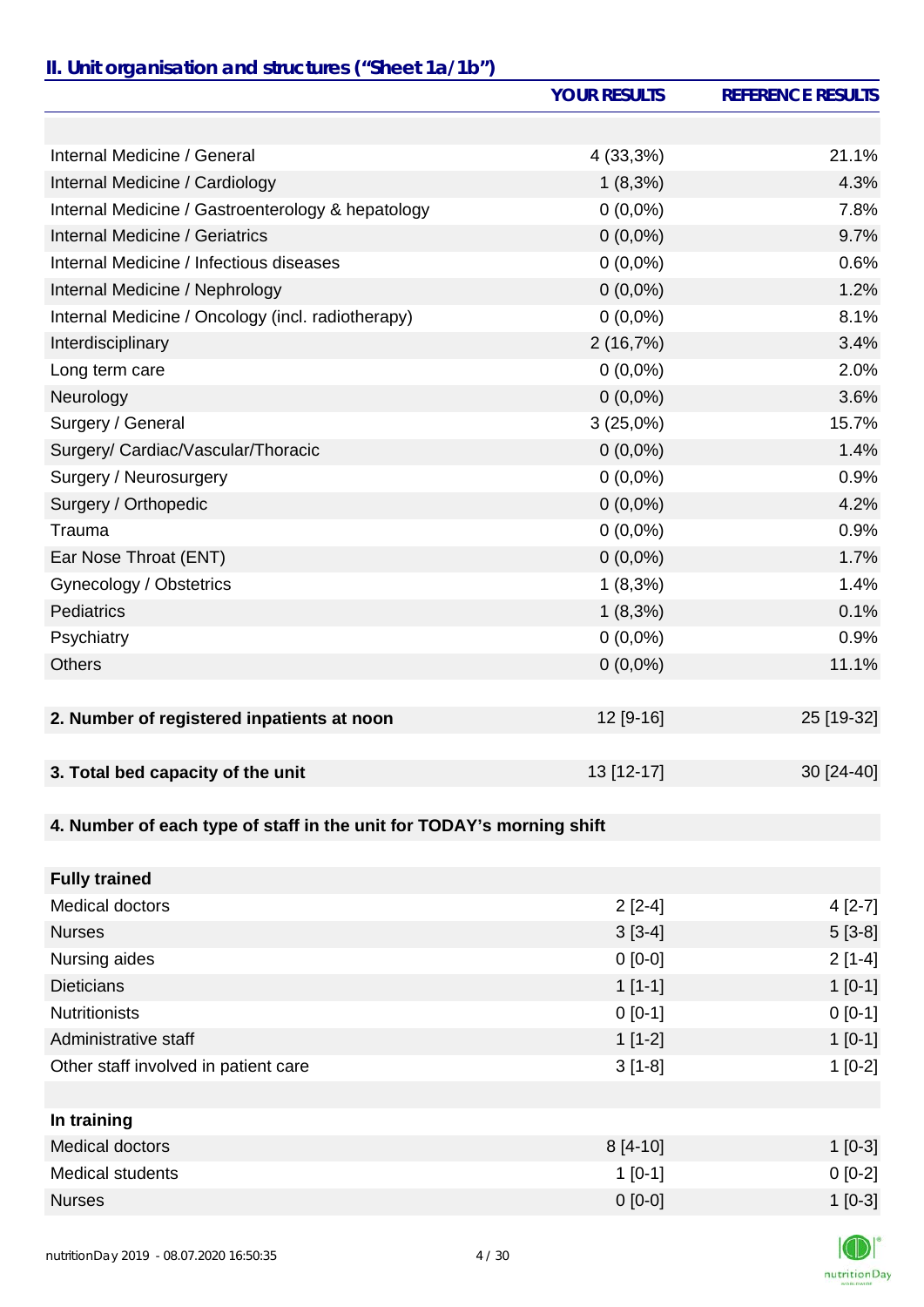| Nursing aides                                                                                       | $0[0-0]$        | $0[0-0]$         |
|-----------------------------------------------------------------------------------------------------|-----------------|------------------|
| <b>Dieticians</b>                                                                                   | $0 [0-0]$       | $0 [0-0]$        |
| <b>Nutritionists</b>                                                                                | $0 [0-0]$       | $0[0-0]$         |
| Other staff involved in patient care                                                                | $0 [0-0]$       | $0 [0-0]$        |
|                                                                                                     |                 |                  |
| 5. Is there a nutrition support team in your hospital<br>available?                                 | 2 (16,7%) Yes   | 1018 (78,3%) Yes |
| 6. Does the unit have a nutrition care strategy?                                                    | 2 (16,7%) Yes   | 984 (75,7%) Yes  |
|                                                                                                     |                 |                  |
| 7. Is there a person in your unit responsible for<br>nutrition care?                                | 12 (100,0%) Yes | 922 (70,9%) Yes  |
| 8. Is there a dietician, nutritionist or dietetic assistant<br>available for your unit?             | 12 (100,0%) Yes | 1239 (90,8%) Yes |
| 9. Is specific staff responsible for providing feeding<br>assistance to patients during meal times? | $0(0,0\%)$ Yes  | 780 (60,0%) Yes  |
| 10. How do you MAINLY screen/monitor patients for<br>malnutrition?                                  |                 |                  |
|                                                                                                     |                 |                  |
| At admission                                                                                        |                 |                  |
| No routine screening                                                                                | 2 (16,7%) Yes   | 109 (7,6%)       |
| No fixed criteria                                                                                   |                 | 21(1,5%)         |
| Experience / visual assessment only                                                                 | -               | 102 (7,1%)       |
| Weighing / BMI only                                                                                 |                 | 201 (14,1%)      |
| Nutritional Risk Screening (NRS) 2002                                                               | -               | 462 (32,3%)      |
| Malnutrition Universal Screening Tool (MUST)                                                        |                 | 81 (5,7%)        |
| Malnutrition Screening tool (MST)                                                                   |                 | 115 (8,0%)       |
| <b>SNAQ</b>                                                                                         | 9 (75,0%) Yes   | 13 (0,91%)       |
| Other formal tool                                                                                   | 1 (8,3%) Yes    | 249 (17,4%)      |
| I do not know                                                                                       |                 | 11 (0,77%)       |
| Missing                                                                                             |                 | 66 (4,6%)        |
|                                                                                                     |                 |                  |
| <b>During hospital stay</b>                                                                         |                 |                  |
| No routine monitoring                                                                               |                 | 133 (9,3%)       |
| No fixed criteria                                                                                   |                 | 118 (8,3%)       |
| Experience / visual assessment only                                                                 | -               | 235 (16,4%)      |
| Weighing / BMI only                                                                                 | 2 (16,7%) Yes   | 471 (32,9%)      |
| Other formal tool                                                                                   | 10 (83,3%) Yes  | 375 (26,2%)      |
| I do not know                                                                                       |                 | 32(2,2%)         |
| Missing                                                                                             |                 | 66 (4,6%)        |
|                                                                                                     |                 |                  |
| 11a. Do you routinely use guidelines or standards for<br>nutrition care?                            | 12 (100,0%) Yes | 1043 (82,1%) Yes |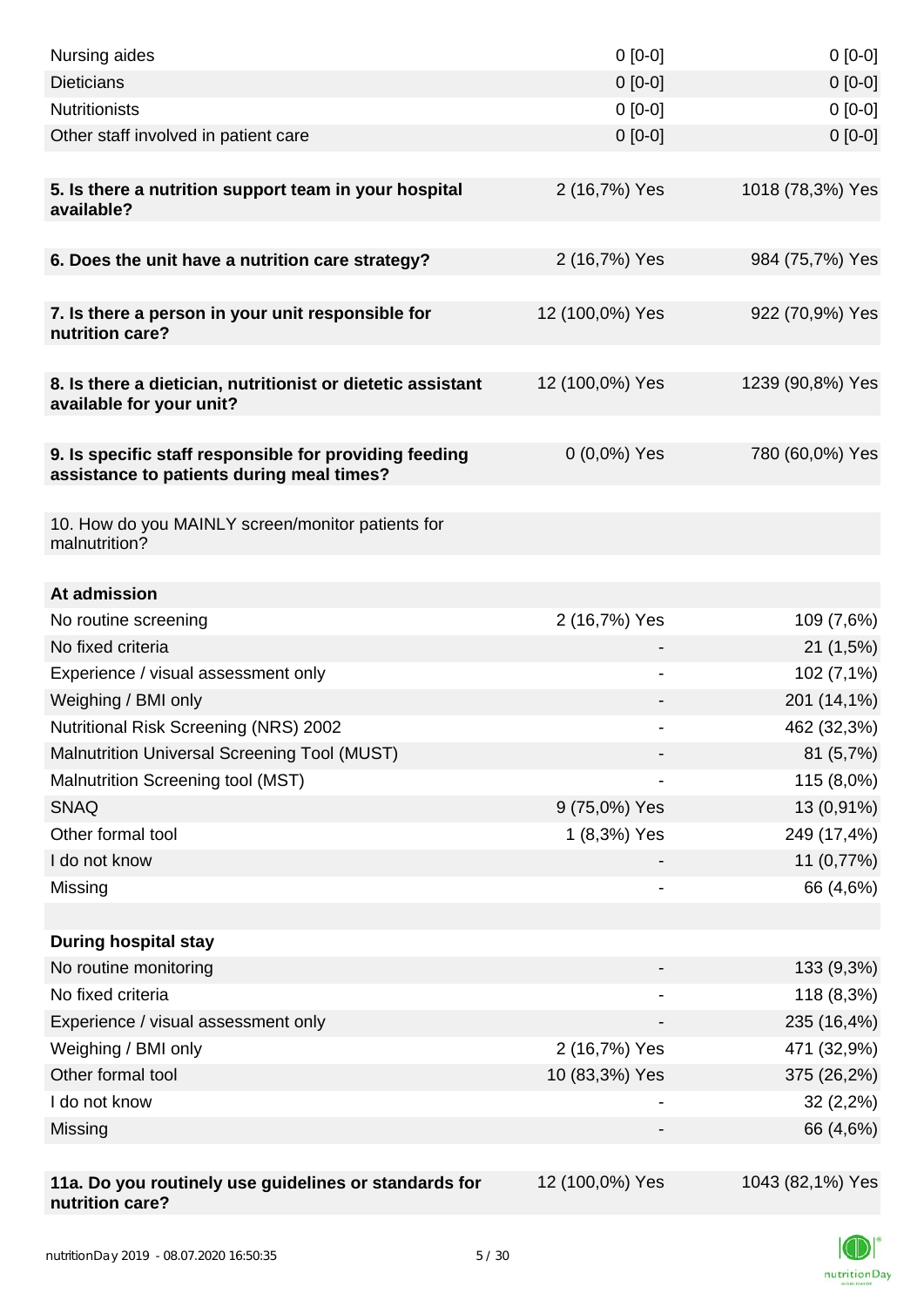| 4 (33,3%) Yes   | 257 (24,6%) |
|-----------------|-------------|
|                 | 166 (15,9%) |
| 3 (25,0%) Yes   | 378 (36,2%) |
| 4 (33,3%) Yes   | 65 (6,2%)   |
| 1 (8,3%) Yes    | 155 (14,9%) |
| $\qquad \qquad$ | $11(1,1\%)$ |
|                 | $11(1,1\%)$ |
|                 |             |

## **12. What is routinely done in your unit for given patient groups?**

| At risk                                                    |                |             |
|------------------------------------------------------------|----------------|-------------|
| Watchful waiting                                           | 2 (16,7%) Yes  | 399 (27,9%) |
| Discuss nutrition care activities during ward rounds       | 6 (50,0%) Yes  | 614 (42,9%) |
| Develop an individual nutrition care plan                  | 10 (83,3%) Yes | 720 (50,3%) |
| Initiate treatment / nutrition intervention                | 9 (75,0%) Yes  | 820 (57,3%) |
| Consult a nutrition expert (dietician, nutritionist, etc.) | 2 (16,7%) Yes  | 828 (57,9%) |
| Consult a medical professional                             | 1 (8,3%) Yes   | 505 (35,3%) |
| Calculate energy requirements                              | 10 (83,3%) Yes | 652 (45,6%) |
| Calculate protein requirements                             | 10 (83,3%) Yes | 630 (44,1%) |
|                                                            |                |             |
| <b>Malnourished</b>                                        |                |             |
| Watchful waiting                                           | 2 (16,7%) Yes  | 280 (19,6%) |
| Discuss nutrition care activities during ward rounds       | 6 (50,0%) Yes  | 675 (47,2%) |
| Develop an individual nutrition care plan                  | 10 (83,3%) Yes | 792 (55,4%) |
| Initiate treatment / nutrition intervention                | 9 (75,0%) Yes  | 884 (61,8%) |
| Consult a nutrition expert (dietician, nutritionist, etc.) | 2 (16,7%) Yes  | 823 (57,6%) |
| Consult a medical professional                             | 1 (8,3%) Yes   | 579 (40,5%) |
| Calculate energy requirements                              | 11 (91,7%) Yes | 763 (53,4%) |
| Calculate protein requirements                             | 11 (91,7%) Yes | 745 (52,1%) |
|                                                            |                |             |
| <b>Every patient</b>                                       |                |             |
| Watchful waiting                                           | 10 (83,3%) Yes | 700 (49,0%) |
| Discuss nutrition care activities during ward rounds       | 6 (50,0%) Yes  | 358 (25,0%) |
| Develop an individual nutrition care plan                  | 2 (16,7%) Yes  | 250 (17,5%) |
| Initiate treatment / nutrition intervention                | 3 (25,0%) Yes  | 197 (13,8%) |
| Consult a nutrition expert (dietician, nutritionist, etc.) | 11 (91,7%) Yes | 264 (18,5%) |
| Consult a medical professional                             | 11 (91,7%) Yes | 307 (21,5%) |
| Calculate energy requirements                              |                | 186 (13,0%) |
| Calculate protein requirements                             |                | 168 (11,7%) |
|                                                            |                |             |

#### **Never**

Watchful waiting 105 (7,3%)



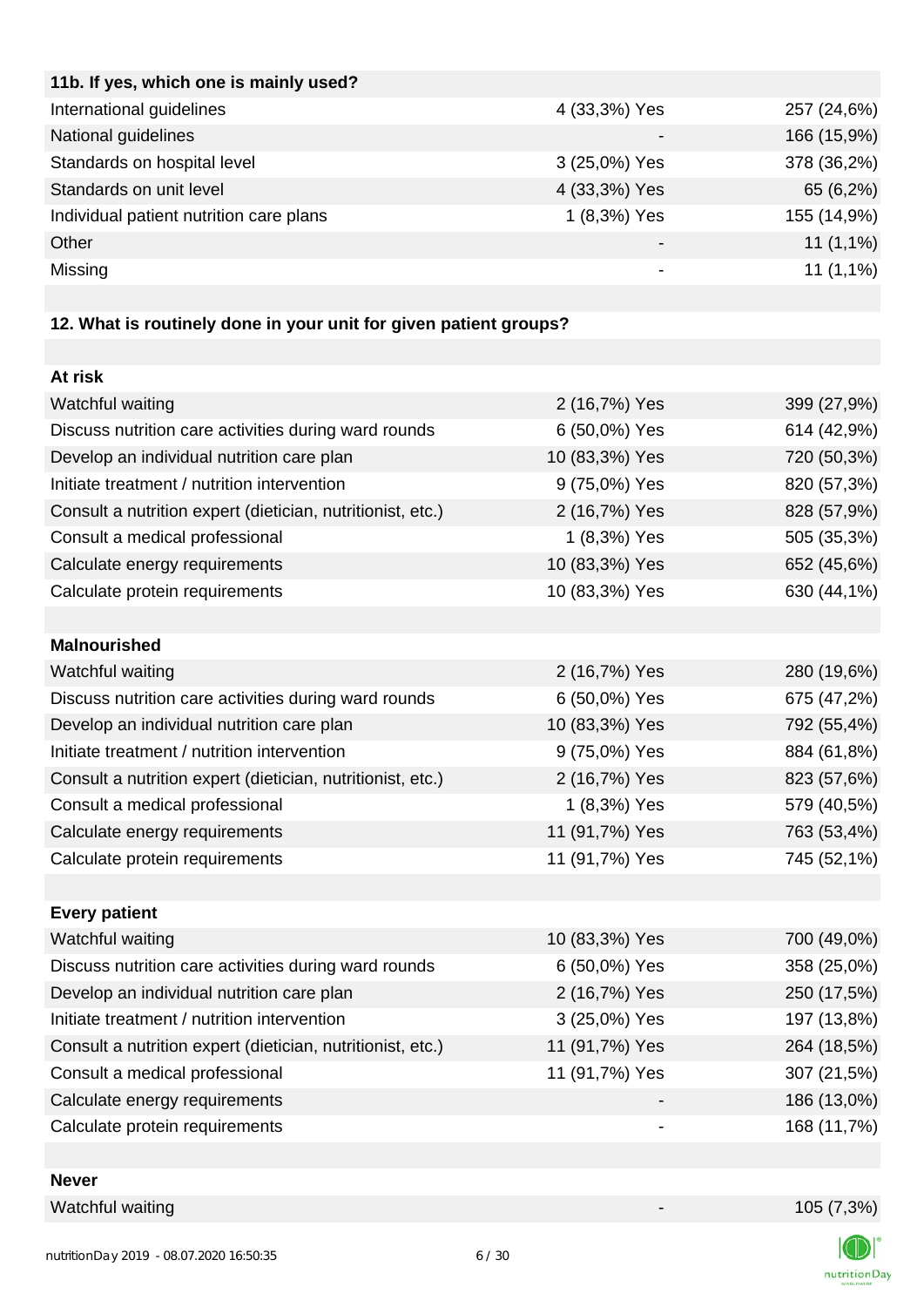| Discuss nutrition care activities during ward rounds               |                              | 77 (5,4%)    |
|--------------------------------------------------------------------|------------------------------|--------------|
| Develop an individual nutrition care plan                          |                              | 62 (4,3%)    |
| Initiate treatment / nutrition intervention                        |                              | 19 (1,3%)    |
| Consult a nutrition expert (dietician, nutritionist, etc.)         |                              | 20 (1,4%)    |
| Consult a medical professional                                     |                              | 146 (10,2%)  |
| Calculate energy requirements                                      | 1 (8,3%) Yes                 | 141 (9,9%)   |
| Calculate protein requirements                                     | 1 (8,3%) Yes                 | 165 (11,5%)  |
|                                                                    |                              |              |
| I do not know                                                      |                              |              |
| Watchful waiting                                                   |                              | 71 (5,0%)    |
| Discuss nutrition care activities during ward rounds               |                              | 54 (3,8%)    |
| Develop an individual nutrition care plan                          |                              | 41 (2,9%)    |
| Initiate treatment / nutrition intervention                        |                              | 34 (2,4%)    |
| Consult a nutrition expert (dietician, nutritionist, etc.)         |                              | 33(2,3%)     |
| Consult a medical professional                                     |                              | 86 (6,0%)    |
| Calculate energy requirements                                      |                              | 65 (4,5%)    |
| Calculate protein requirements                                     | $\qquad \qquad \blacksquare$ | 71 (5,0%)    |
|                                                                    |                              |              |
| 13. When do you routinely weigh your patients?                     |                              |              |
| at admission                                                       |                              | 928 (64,9%)  |
| Within 24 hours                                                    | 1 (8,3%) Yes                 | 210 (14,7%)  |
| Within 48 hours                                                    |                              | 79 (5,5%)    |
| Within 72 hours                                                    |                              | 39 (2,7%)    |
| Every week                                                         |                              | 627 (43,8%)  |
| Occasionally                                                       | 12 (100%) Yes                | 158 (11,0%)  |
| When requested                                                     | 4 (33,3%) Yes                | 728 (50,9%)  |
| At discharge                                                       |                              | 67 (4,7%)    |
| Never                                                              |                              | $17(1,2\%)$  |
| I do not know                                                      |                              | 6(0, 42%)    |
| No answer given                                                    | 3(16,7%)                     | 69 (4,8%)    |
|                                                                    |                              |              |
| 14. What do you do to support adequate food intake of patients?    |                              |              |
| Offer additional meals or in between snacks                        | 12 (100%) Yes                | 1096 (76,6%) |
| Offer meal choices                                                 | 12 (100%) Yes                | 1055 (73,8%) |
| Offer different portion sizes                                      | 10 (83,3%) Yes               | 934 (65,3%)  |
| Consider food presentation                                         | 9 (75,0%) Yes                | 502 (35,1%)  |
| Change food texture/consistency as needed                          | 12 (100%) Yes                | 1175 (82,2%) |
| Consider patient problems with eating and drinking                 | 12 (100%) Yes                | 1166 (81,5%) |
| Ensure that mealtimes are undisturbed/protected<br>mealtime policy |                              | 324 (22,7%)  |
| Promote positive eating environment                                |                              | 419 (29,3%)  |
| Consider cultural/religious preferences                            | 12 (100%) Yes                | 903 (63,1%)  |
| Consider patient allergies / intolerances                          | 12 (100%) Yes                | 1045 (73,1%) |
| Other                                                              | 4 (33,3%) Yes                | 103 (7,2%)   |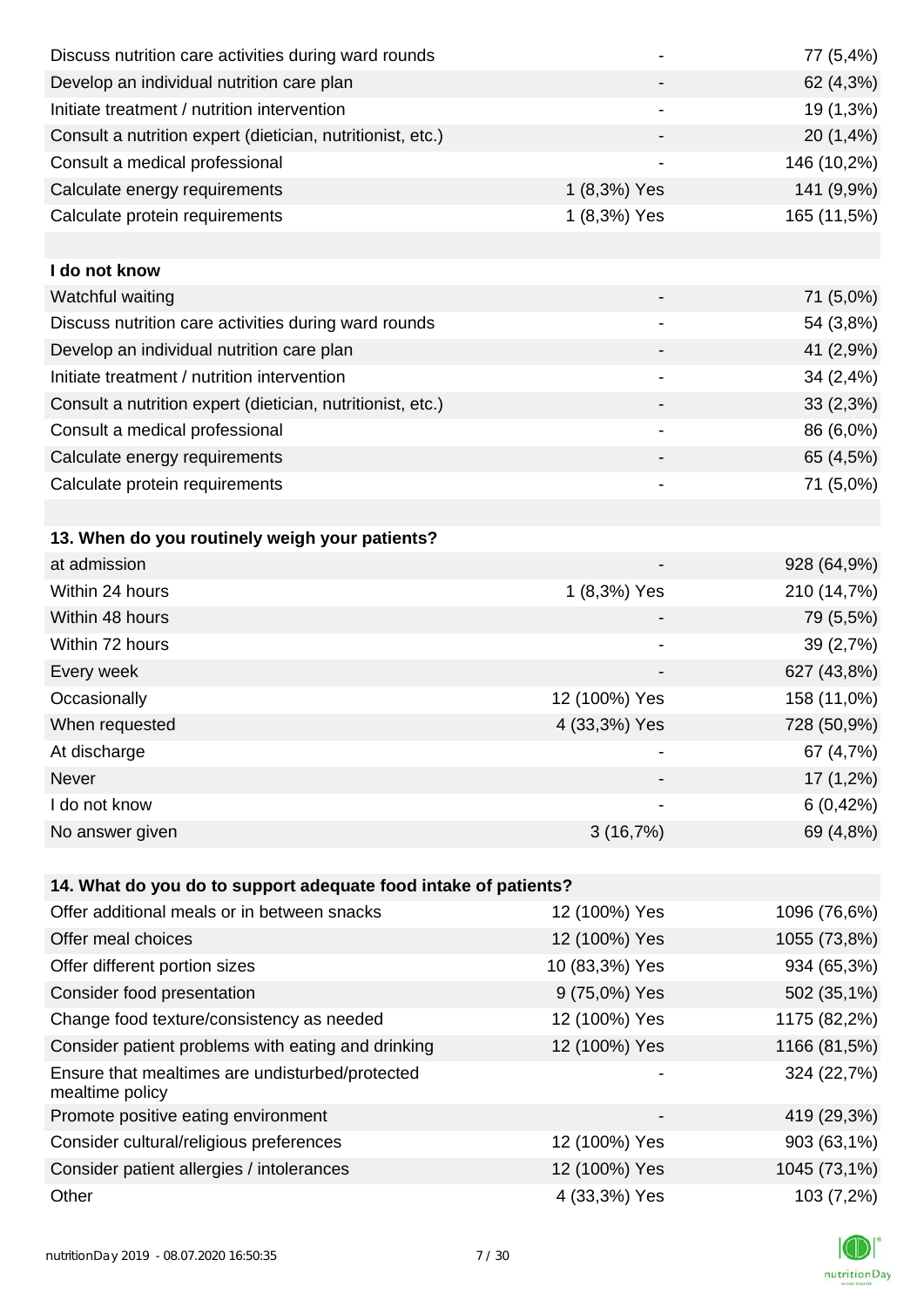| I do not know                                                                        |                          | 26 (1,8%)       |
|--------------------------------------------------------------------------------------|--------------------------|-----------------|
| No answer given                                                                      |                          | 67 (4,7%)       |
|                                                                                      |                          |                 |
| 15. Which nutrition-related standards or routine activities exist in your unit?      |                          |                 |
| Nutrition training is available                                                      | 12 (100%) Yes            | 821 (57,4%)     |
| Reporting of nutrition related information to hospital<br>managers                   | 2 (16,7%) Yes            | 608 (42,5%)     |
| Quality indicators are recorded and reported to national<br>or regional level        |                          | 448 (31,3%)     |
| Quality indicators are used for internal benchmarking                                | 2 (16,7%) Yes            | 513 (35,9%)     |
| Patient feedback about food and food service is collected<br>using a questionnaire   | 12 (100%) Yes            | 884 (61,8%)     |
| None                                                                                 | $\overline{\phantom{a}}$ | 41 (2,9%)       |
| I do not know                                                                        |                          | 61 (4,3%)       |
| No answer given                                                                      |                          | 151 (10,6%)     |
|                                                                                      |                          |                 |
| 16. At admission what is asked and documented?                                       |                          |                 |
| Change in weight                                                                     | 12 (100%) Yes            | 1104 (77,2%)    |
| Eating habits/difficulties                                                           | 12 (100%) Yes            | 1041 (72,8%)    |
| Nutrition before admission                                                           | 12 (100%) Yes            | 823 (57,6%)     |
| None                                                                                 |                          | 18 (1,3%)       |
| I do not know                                                                        |                          | $33(2,3\%)$     |
| No answer given                                                                      |                          | 153 (10,7%)     |
|                                                                                      |                          |                 |
| 17. On what forms is there a specific part about eating, nutrition or malnutrition?  |                          |                 |
|                                                                                      |                          |                 |
| a. Patient Record has a section for                                                  |                          |                 |
| indicating if the patient is malnourished or at risk of<br>malnutrition              | 12 (100%) Yes            | 1037 (72,5%)    |
| nutrition treatment                                                                  | 11 (91,7%) Yes           | 837 (58,5%)     |
| None                                                                                 |                          | 65 (4,5%)       |
| I do not know                                                                        |                          | 42 (2,9%)       |
|                                                                                      |                          |                 |
| b. Discharge Letter                                                                  |                          |                 |
| summarizes nutrition treatment received during stay                                  | 2 (16,7%) Yes            | 592 (41,4%)     |
| makes future nutrition-related recommendations                                       | 12 (100%) Yes            | 816 (57,1%)     |
| None                                                                                 |                          | 137 (9,6%)      |
| I do not know                                                                        |                          | 128 (9,0%)      |
|                                                                                      |                          |                 |
| 18. Do you provide brochures about malnutrition to<br>at risk/malnourished patients? | 0 (0,0%) Yes             | 519 (45,2%) Yes |
|                                                                                      |                          |                 |
| 19. Who filled in this sheet?                                                        |                          |                 |
| <b>Head staff</b>                                                                    | 2 (16,7%) Yes            | 411 (28,7%)     |
| Dietician                                                                            | 10 (83,3%) Yes           | 717 (50,1%)     |
| <b>Nurse</b>                                                                         |                          | 388 (27,1%)     |
|                                                                                      |                          |                 |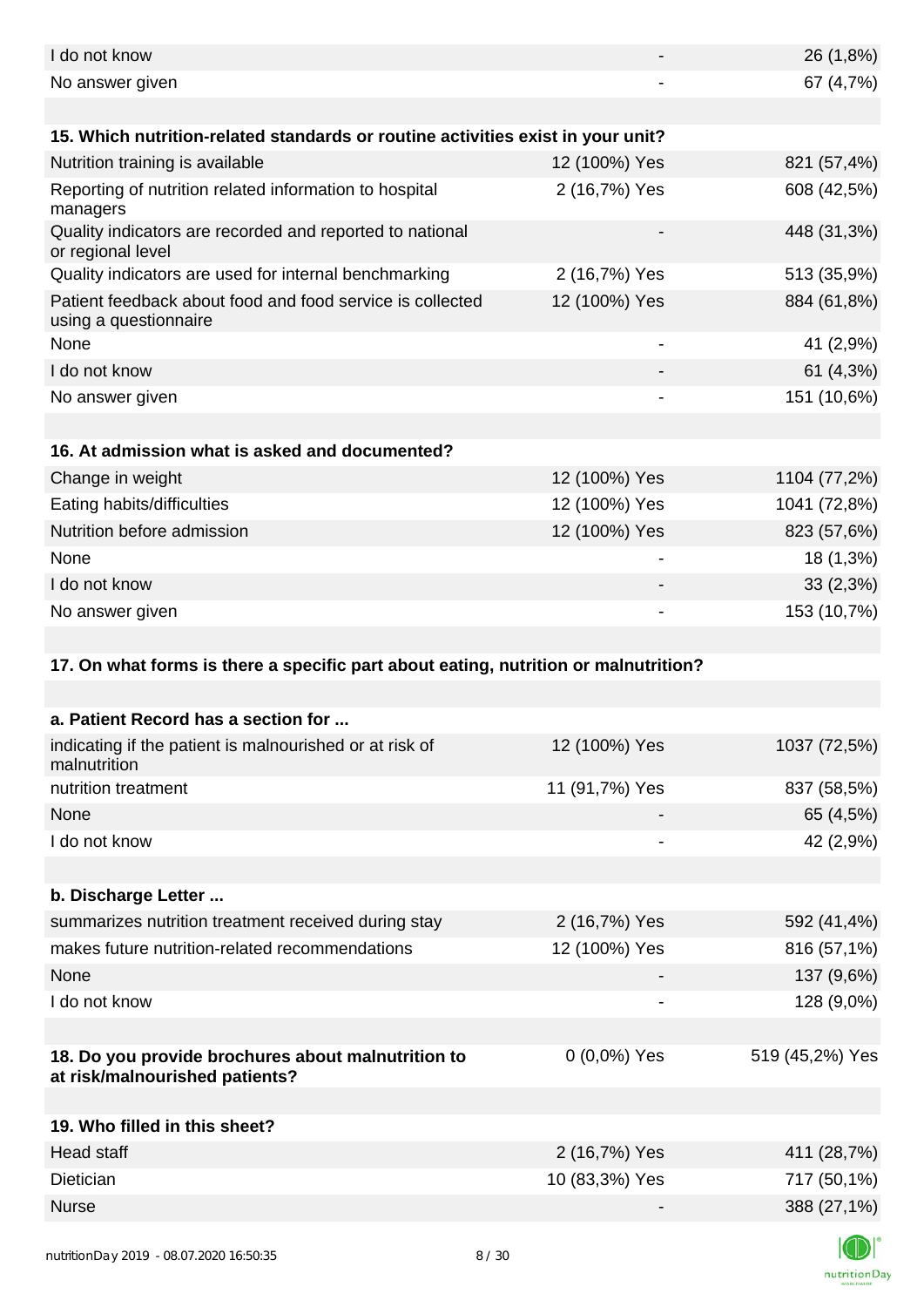| Physician            | $\overline{\phantom{0}}$ | 175 (12,2%) |
|----------------------|--------------------------|-------------|
| Administrative staff |                          | 13 (0,91%)  |
| Other                | $\overline{\phantom{0}}$ | 71 (5,0%)   |
| None                 | $\overline{\phantom{0}}$ |             |
| I do not know        | $\overline{\phantom{a}}$ | $15(1,0\%)$ |

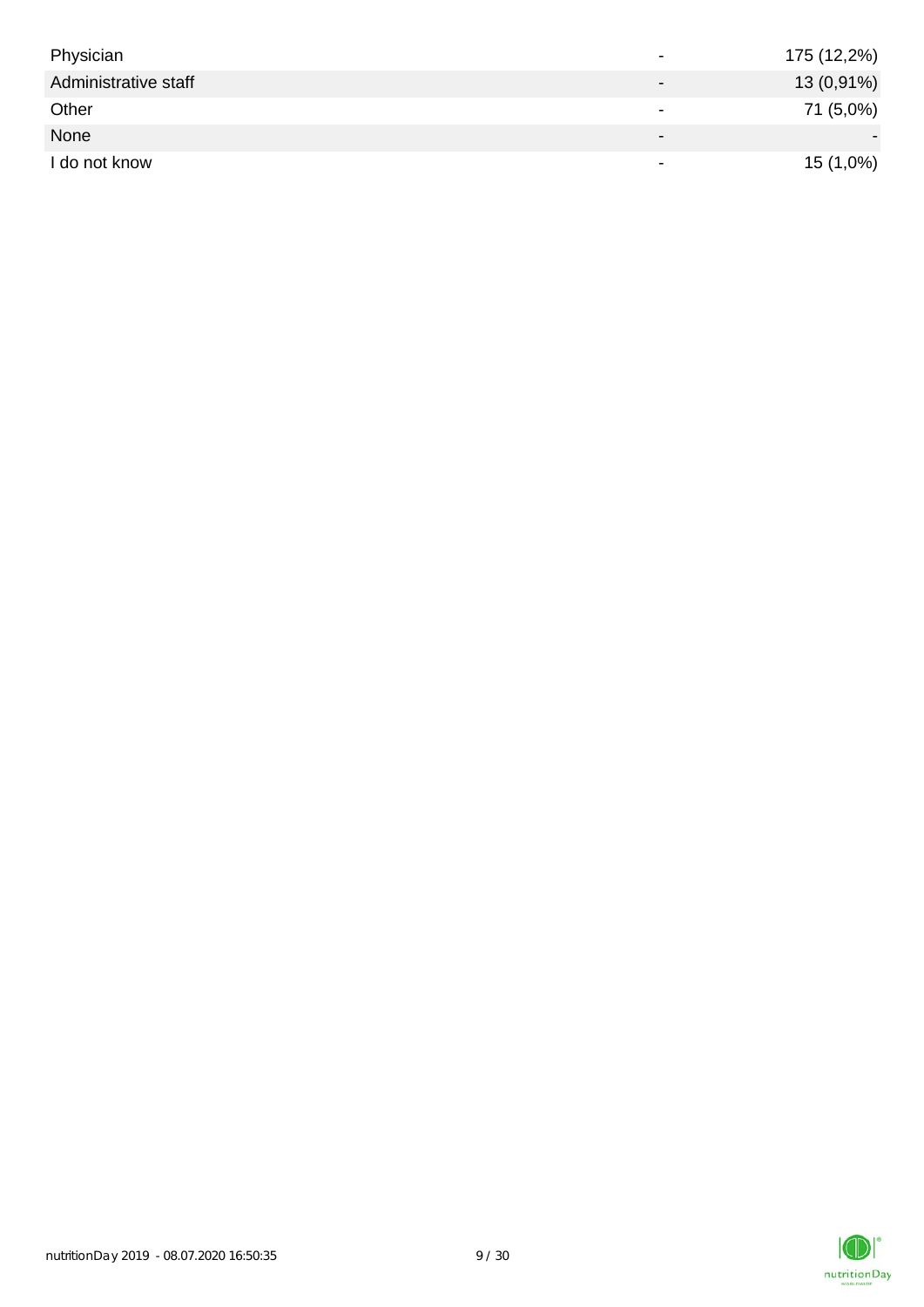|                                                                                         | <b>YOUR RESULTS</b>      | <b>REFERENCE RESULTS</b> |
|-----------------------------------------------------------------------------------------|--------------------------|--------------------------|
|                                                                                         |                          |                          |
| Total                                                                                   | 236                      | 27195                    |
| Age                                                                                     | 60 [42-76]               | 67 [53-78]               |
| Female                                                                                  | 124 (52,5%)              | 13525 (49,7%)            |
| Weight                                                                                  | $74,4 \pm 18,0$          | $69,9+18,9$              |
| Height                                                                                  | $168 + 9$                | $165 \pm 10$             |
| <b>BMI</b>                                                                              | $26,3+5,3$               | $25,5+5,9$               |
|                                                                                         |                          |                          |
| 1. This hospital admission was                                                          |                          |                          |
| planned                                                                                 | 101 (42,8%)              | 9881 (36,3%)             |
| an emergency                                                                            | 114 (48,3%)              | 14977 (55,1%)            |
| I do not know                                                                           | 21 (8,9%)                | 2337 (8,6%)              |
| No answer given                                                                         |                          |                          |
|                                                                                         |                          |                          |
| 2a. Diagnosis at admission                                                              |                          |                          |
| 0100 Infectious and parasitic diseases                                                  | 48 (20,3%)               | 2442 (9,0%)              |
| 0200 Neoplasms                                                                          | 43 (18,2%)               | 4873 (17,9%)             |
| 0300 Blood and bloodforming organs and the immune<br>mechanism                          | 23 (9,7%)                | 1724 (6,3%)              |
| 0400 Endocrine, nutritional and metabolic diseases                                      | 28 (11,9%)               | 3266 (12,0%)             |
| 0500 Mental health                                                                      | $3(1,3\%)$               | 1218 (4,5%)              |
| 0600 Nervous system                                                                     | 18 (7,6%)                | 2493 (9,2%)              |
| 0700 Eye and adnexa                                                                     | 1(0,42%)                 | 339 (1,2%)               |
| 0800 Ear and mastoid process                                                            | 1(0,42%)                 | 172 (0,63%)              |
| 0900 Circulatory system                                                                 | 39 (16,5%)               | 5629 (20,7%)             |
| 1000 Respiratory system                                                                 | 23 (9,7%)                | 4217 (15,5%)             |
| 1100 Digestive system                                                                   | 38 (16,1%)               | 6840 (25,2%)             |
| 1200 Skin and subcutaneous tissue                                                       | 14 (5,9%)                | 1244 (4,6%)              |
| 1300 Musculoskeletal system and connective tissue                                       | 30 (12,7%)               | 4246 (15,6%)             |
| 1400 Genitourinary system                                                               | 51 (21,6%)               | 2809 (10,3%)             |
| 1500 Pregnancy, childbirth and the puerperium                                           | 26 (11,0%)               | 222 (0,82%)              |
| 1600 Conditions originating in the perinatal period                                     | $3(1,3\%)$               | 36 (0,13%)               |
| 1700 Congenital/chromosomal abnormalities                                               |                          | 52 (0,19%)               |
| 1800 Symptoms, signs, abnormal clinical/lab findings                                    | 19 (8,1%)                | 1319 (4,9%)              |
| 1900 Injury, poisoning                                                                  | 1(0,42%)                 | 724 (2,7%)               |
| 2000 External causes of morbidity and mortality (e.g.<br>transport accidents, assaults) | $5(2,1\%)$               | 671 (2,5%)               |
| 2100 Factors influencing health status and contact with<br>health services              | $\overline{\phantom{a}}$ | 990 (3,6%)               |
| No answer given                                                                         |                          |                          |

## **3. Which conditions/comorbidities does this patient have?**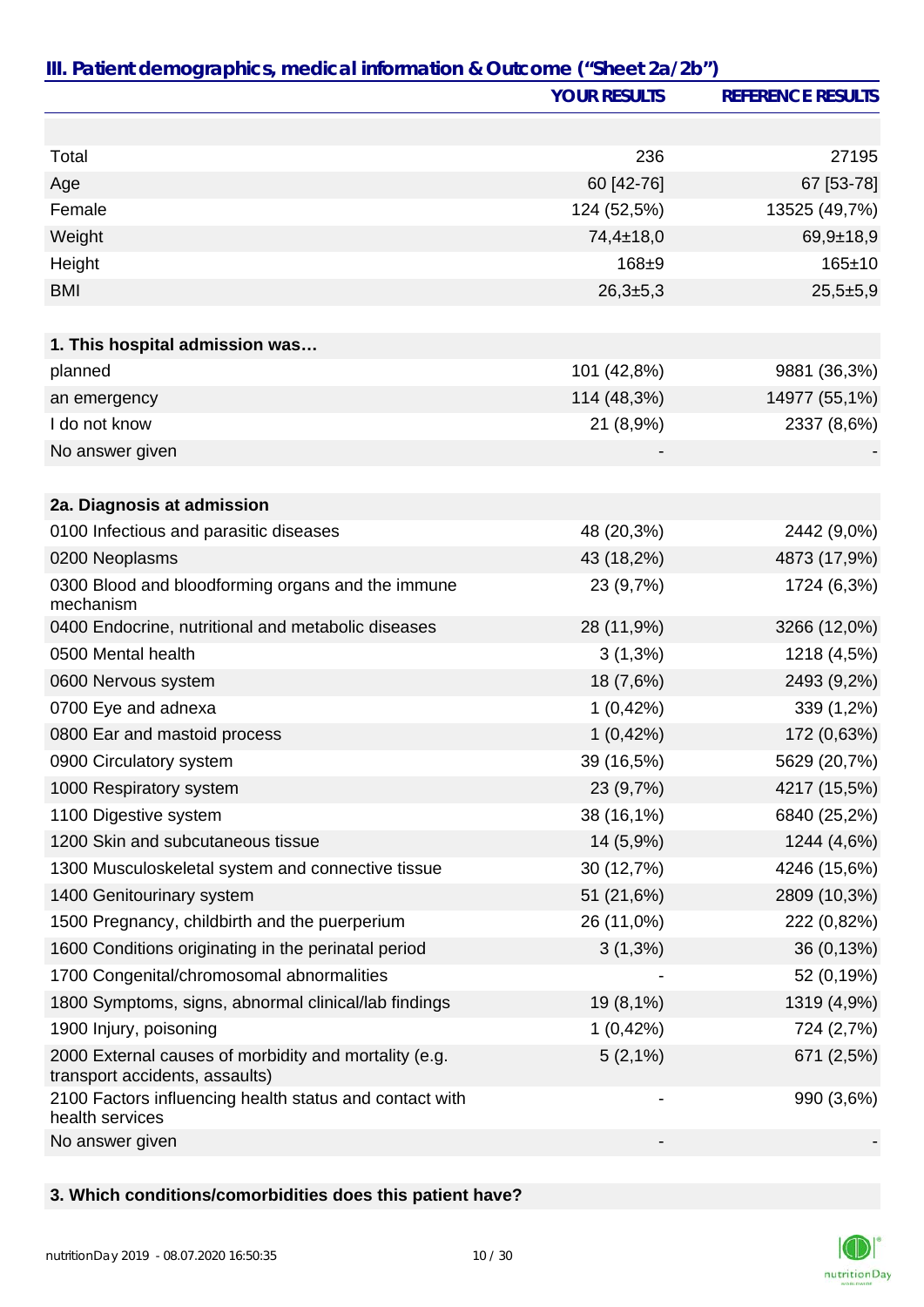| Cardiac insufficiency                                | 29 (12,3%)  | 5264 (21,3%)  |
|------------------------------------------------------|-------------|---------------|
| Myocardial infarction                                | 10 (4,3%)   | 1338 (5,5%)   |
| Chronic lung disease                                 | 10 (4,2%)   | 3466 (14,1%)  |
| Cerebral vascular disease                            | $10(4,3\%)$ | 2274 (9,3%)   |
| Peripheral vascular disease                          | 19 (8,2%)   | 2842 (11,6%)  |
| Chronic liver disease                                | $3(1,3\%)$  | 1477 (6,1%)   |
| Chronic kidney disease                               | 28 (12,0%)  | 2817 (11,6%)  |
| <b>Diabetes</b>                                      | 34 (14,5%)  | 5968 (24,2%)  |
| Cancer                                               | 59 (25,1%)  | 5709 (23,2%)  |
| Infection                                            | 43 (18,3%)  | 3578 (14,6%)  |
| Dementia                                             | 8(3,4%)     | 1229 (5,1%)   |
| Major depressive disorder                            | $5(2,1\%)$  | 1233 (5,1%)   |
| Other chronic mental disorder                        | 10 (4,3%)   | 1229 (5,1%)   |
| Other chronic disease                                | 100 (42,9%) | 6369 (25,9%)  |
| None                                                 | 53 (22,5%)  | 4869 (17,9%)  |
|                                                      |             |               |
| 4a. Previous operation during this hospital stay     |             |               |
| Yes, planned                                         | 76 (32,2%)  | 5304 (19,5%)  |
| Yes, acute                                           | 14 (5,9%)   | 1634 (6,0%)   |
| <b>No</b>                                            | 146 (61,9%) | 17917 (65,9%) |
| I do not know                                        |             | 313 (1,2%)    |
| Missing                                              |             | 2027 (7,5%)   |
|                                                      |             |               |
| Days since operation                                 | $6[1-14]$   | $3[1-11]$     |
|                                                      |             |               |
| 4b. Planned operation during this hospital stay      |             |               |
| Yes, today or tomorrow                               | 30 (12,7%)  | 1998 (7,3%)   |
| Yes, later                                           | 6(2,5%)     | 1411 (5,2%)   |
| No                                                   | 194 (82,2%) | 19908 (73,2%) |
| I do not know                                        | 2(0,85%)    | 1082 (4,0%)   |
| Missing                                              | 4(1,7%)     | 2796 (10,3%)  |
|                                                      |             |               |
| 5. Previous ICU admission during this hospital stay? | 38 (16,1%)  | 2731 (10,6%)  |
| (Yes)                                                |             |               |
| 6. Is this patient terminally ill?                   | 20 (8,5%)   | 1729 (6,4%)   |
|                                                      |             |               |
| 7. Fluid status                                      |             |               |
| Normal                                               | 184 (78,0%) | 20820 (76,6%) |
| Overloaded                                           | 21 (8,9%)   | 1466 (5,4%)   |
| Dehydrated                                           | 4(1,7%)     | 1298 (4,8%)   |
| I do not know                                        | 27 (11,4%)  | 3611 (13,3%)  |
| Missing                                              |             |               |

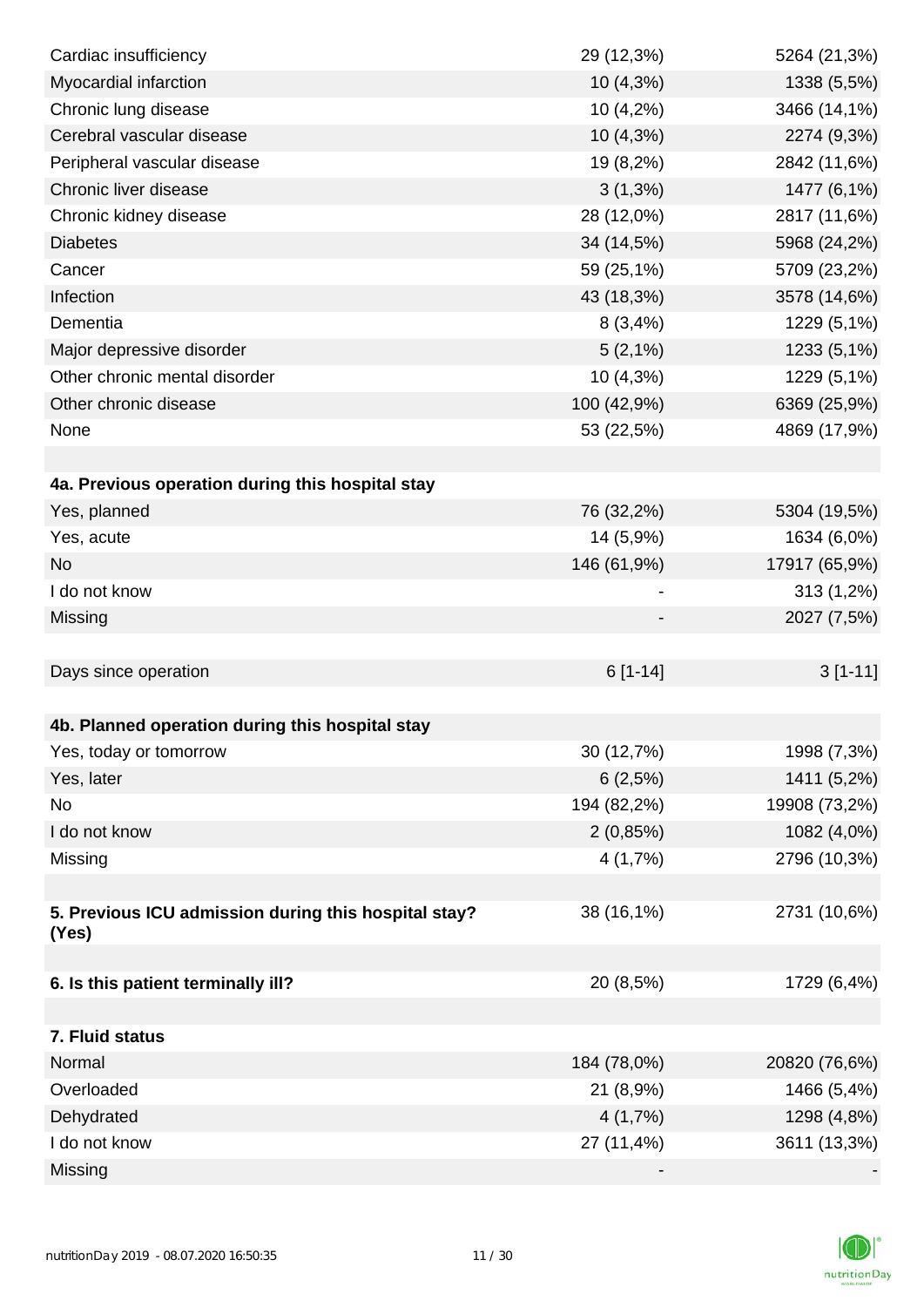| 8. Number of different medications planned                                               |             |               |
|------------------------------------------------------------------------------------------|-------------|---------------|
| Oral                                                                                     | $2[0-5]$    | $5[2-8]$      |
| Other                                                                                    | $3[1-5]$    | $2[1-4]$      |
|                                                                                          |             |               |
| 9. Was this patient identified as malnourished or at risk of malnutrition?               |             |               |
| Malnourished                                                                             | 26 (11,0%)  | 3264 (12,0%)  |
| At risk                                                                                  | 34 (14,4%)  | 4856 (17,9%)  |
| <b>No</b>                                                                                | 162 (68,6%) | 16820 (61,8%) |
| I do not know                                                                            | 14 (5,9%)   | 2255 (8,3%)   |
| Missing                                                                                  |             |               |
|                                                                                          |             |               |
| 10. IV Fluids                                                                            |             |               |
| Electrolyte solution (NaCl, Ringers lactate, etc)                                        | 140 (59,3%) | 9496 (34,9%)  |
| 5% Glucose solution                                                                      | 30 (12,7%)  | 2615 (9,6%)   |
|                                                                                          |             |               |
| 11. Number of ONS drinks planned                                                         | $0[0-0]$    | $0[0-0]$      |
|                                                                                          |             |               |
| 12. Nutrition intake                                                                     |             |               |
| Regular hospital food                                                                    | 79 (33,5%)  | 15788 (58,1%) |
| Fortified/enriched hospital food                                                         | 26 (11,0%)  | 3133 (11,5%)  |
| Protein/energy supplement (e.g. ONS drinks)                                              | 16 (6,8%)   | 4012 (14,8%)  |
| <b>Enteral nutrition</b>                                                                 | 15 (6,4%)   | 1315 (4,8%)   |
| Parenteral nutrition                                                                     | 6(2,5%)     | 1286 (4,7%)   |
| Special diet                                                                             | 121 (51,3%) | 8834 (32,5%)  |
| None                                                                                     | 15 (6,4%)   | 1283 (4,7%)   |
|                                                                                          |             |               |
| 13a. All lines and Tubes                                                                 |             |               |
| <b>Central Venous</b>                                                                    | 25 (10,6%)  | 2360 (9,2%)   |
| Peripheral venous access                                                                 | 179 (75,8%) | 12501 (48,7%) |
| Nasogastric                                                                              | 11 (4,7%)   | 680 (2,6%)    |
| Nasojejunal                                                                              |             | 135 (0,53%)   |
| Nasoduadenal                                                                             |             | 99 (0,39%)    |
| Enterostoma                                                                              |             | 126 (0,49%)   |
| Percutaneous endoscopy/surgical gastrostomy                                              | 2(0,85%)    | 234 (0,91%)   |
| Percutaneous endoscopy/surgical jejunostomy                                              | 2(0,85%)    | 95 (0,37%)    |
| None                                                                                     | 32 (13,6%)  | 12303 (45,2%) |
|                                                                                          |             |               |
| 13b. Were there complications with nutrition related lines<br>and tubes since admission? |             |               |
| Yes, previously                                                                          | 11 $(4,7%)$ | 362 (1,3%)    |
| Yes, ongoing                                                                             | $3(1,3\%)$  | 227 (0,83%)   |
| <b>No</b>                                                                                | 182 (77,1%) | 21227 (78,1%) |
| I do not know                                                                            | 39 (16,5%)  | 2312 (8,5%)   |
| Missing                                                                                  | 1(0,42%)    | 3067 (11,3%)  |

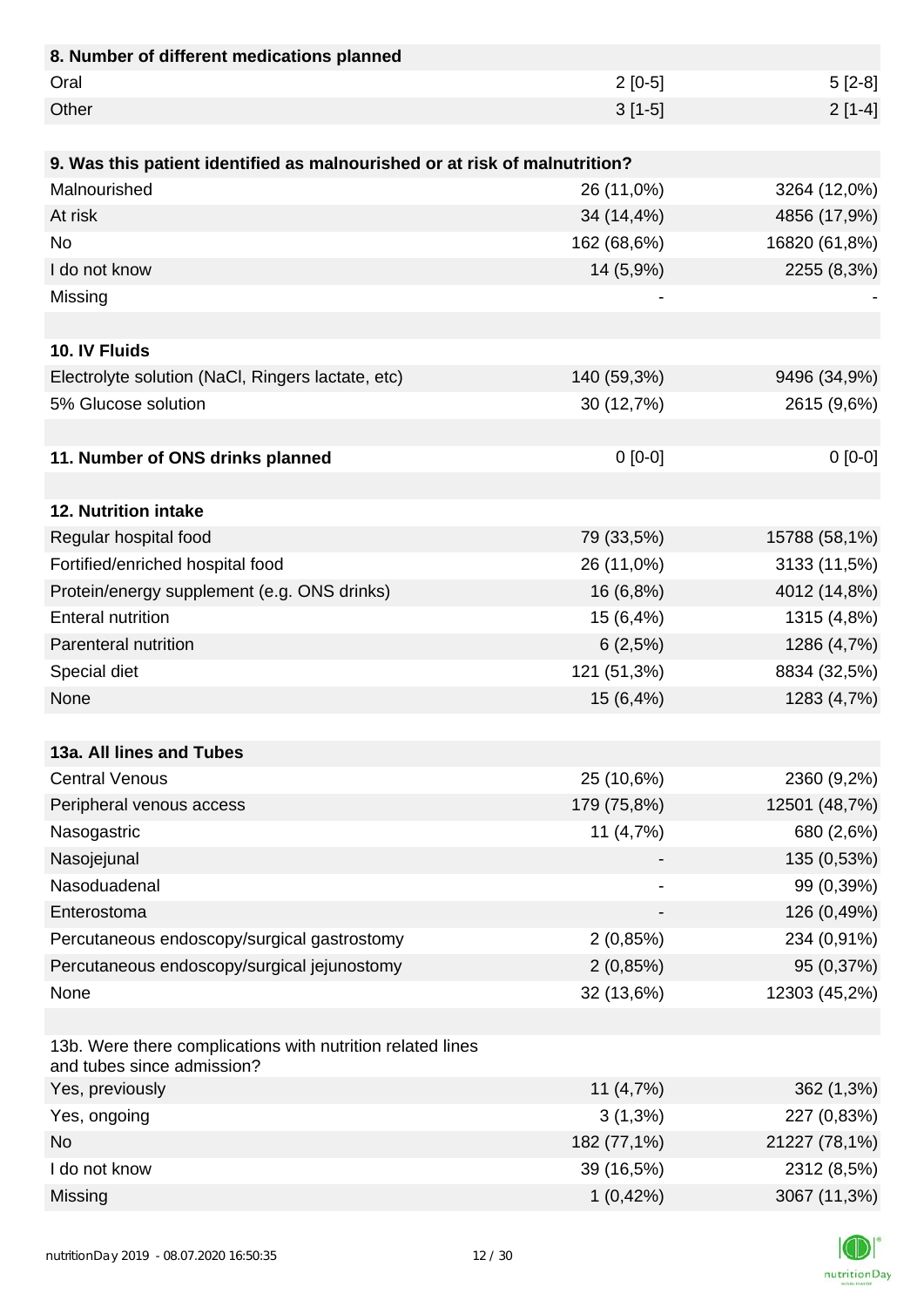| 14. Please indicate if any of the following was done for this patient since admission |             |               |
|---------------------------------------------------------------------------------------|-------------|---------------|
| Energy requirements were determined                                                   | 63 (26,7%)  | 9593 (37,3%)  |
| Protein requirements were determined                                                  | 59 (25,0%)  | 8543 (33,3%)  |
| Food/Nutrition intake was recorded in the patient record                              | 45 (19,1%)  | 11079 (43,1%) |
| Nutrition treatment plan was developed                                                | 101 (42,8%) | 9042 (35,2%)  |
| Nutrition expert was consulted                                                        | 124 (52,5%) | 9313 (36,3%)  |
| Malnutrition status is recorded in the patient record                                 | 57 (24,2%)  | 8238 (32,1%)  |
| None                                                                                  |             |               |
|                                                                                       |             |               |
| 15a. Energy goal                                                                      |             |               |
| $< 500$ kcal                                                                          |             | 1046 (3,8%)   |
| 500-999 kcal                                                                          |             | 269 (0,99%)   |
| 1000-1499 kcal                                                                        | $3(1,3\%)$  | 2400 (8,8%)   |
| 1500-1999 kcal                                                                        | 26 (11,0%)  | 8218 (30,2%)  |
| >=2000 kcal                                                                           | 29 (12,3%)  | 2704 (9,9%)   |
| Not determined                                                                        | 163 (69,1%) | 8749 (32,2%)  |
| I do not know                                                                         | 15 (6,4%)   | 2265 (8,3%)   |
| Missing                                                                               |             | 1544 (5,7%)   |
|                                                                                       |             |               |
| 15b. Energy intake                                                                    |             |               |
| $< 500$ kcal                                                                          | $7(3,0\%)$  | 1697 (6,2%)   |
| 500-999 kcal                                                                          | $3(1,3\%)$  | 1257 (4,6%)   |
| 1000-1499 kcal                                                                        | $5(2,1\%)$  | 3424 (12,6%)  |
| 1500-1999 kcal                                                                        | 10 (4,2%)   | 5999 (22,1%)  |
| >=2000 kcal                                                                           | 8(3,4%)     | 1448 (5,3%)   |
| Not determined                                                                        | 184 (78,0%) | 8533 (31,4%)  |
| I do not know                                                                         | 19 (8,1%)   | 3276 (12,0%)  |
| Missing                                                                               |             | 1561 (5,7%)   |
|                                                                                       |             |               |
| 16. Since admission, this patient's health status has                                 |             |               |
| Improved                                                                              | 110 (46,6%) | 12837 (47,2%) |
| Deteriorated                                                                          | 17 (7,2%)   | 1433 (5,3%)   |
| Remained the same                                                                     | 52 (22,0%)  | 7057 (25,9%)  |
| This patient has just been admitted                                                   | 38 (16,1%)  | 1699 (6,2%)   |
| I do not know                                                                         | 19 (8,1%)   | 2663 (9,8%)   |
| Missing                                                                               |             | 1506 (5,5%)   |
|                                                                                       |             |               |
| Length of hospital stay (days)                                                        | $7[3-16]$   | 12 [6-23]     |
|                                                                                       |             |               |
| <b>Outcome Code</b>                                                                   |             |               |
| 1= Still in the hospital                                                              | 10(4,2%)    | 2601 (9,6%)   |
| 2= Transferred to another hospital                                                    | 4 (1,7%)    | 571 (2,1%)    |
| 3= Transferred to long term care                                                      | $12(5,1\%)$ | 1107 (4,1%)   |
|                                                                                       |             |               |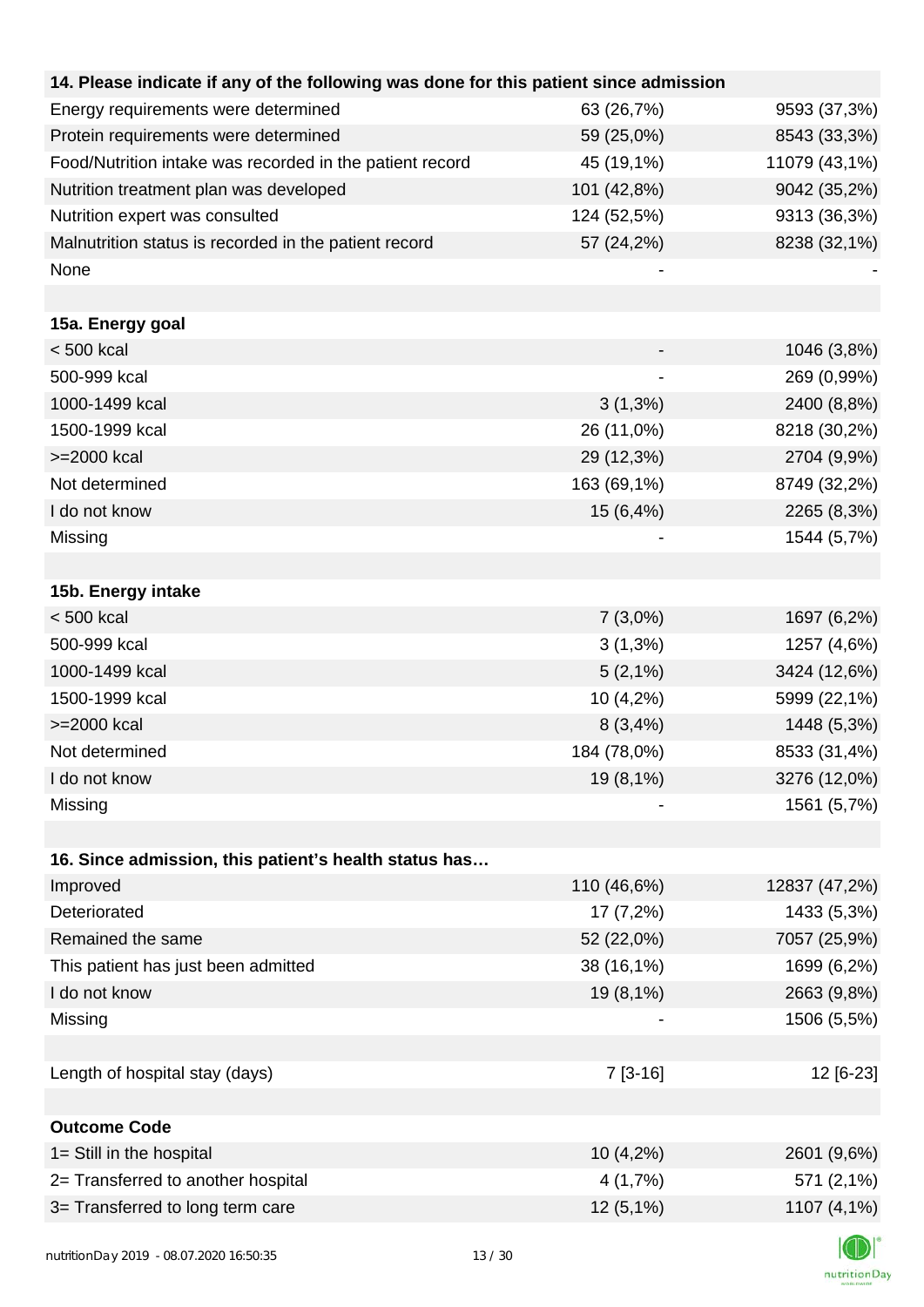| 4= Rehabilitation                    | 4(1,7%)                      | 1222 (4,5%)   |
|--------------------------------------|------------------------------|---------------|
| 5= Discharged home                   | 195 (82,6%)                  | 20149 (74,1%) |
| $6 = Death$                          | $10(4,2\%)$                  | 845 (3,1%)    |
| $7 = Others$                         | 1(0,42%)                     | 507 (1,9%)    |
| Missing                              |                              | 193 (0,71%)   |
|                                      |                              |               |
| <b>Readmitted since ND</b>           |                              |               |
| $1 = No$                             | 185 (82,2%)                  | 18115 (75,8%) |
| 2= Yes, same hospital planned        | $9(4,0\%)$                   | 1637 (6,9%)   |
| 3= Yes, same hospital unplanned      | 16(7,1%)                     | 1465 (6,1%)   |
| 4= Yes, different hospital planned   |                              | 112 (0,47%)   |
| 5= Yes, different hospital unplanned | $\qquad \qquad \blacksquare$ | 112 (0,47%)   |
| 6= Unknown                           | $5(2,2\%)$                   | 796 (3,3%)    |
| Missing                              | $7(3,1\%)$                   | 1597 (6,7%)   |

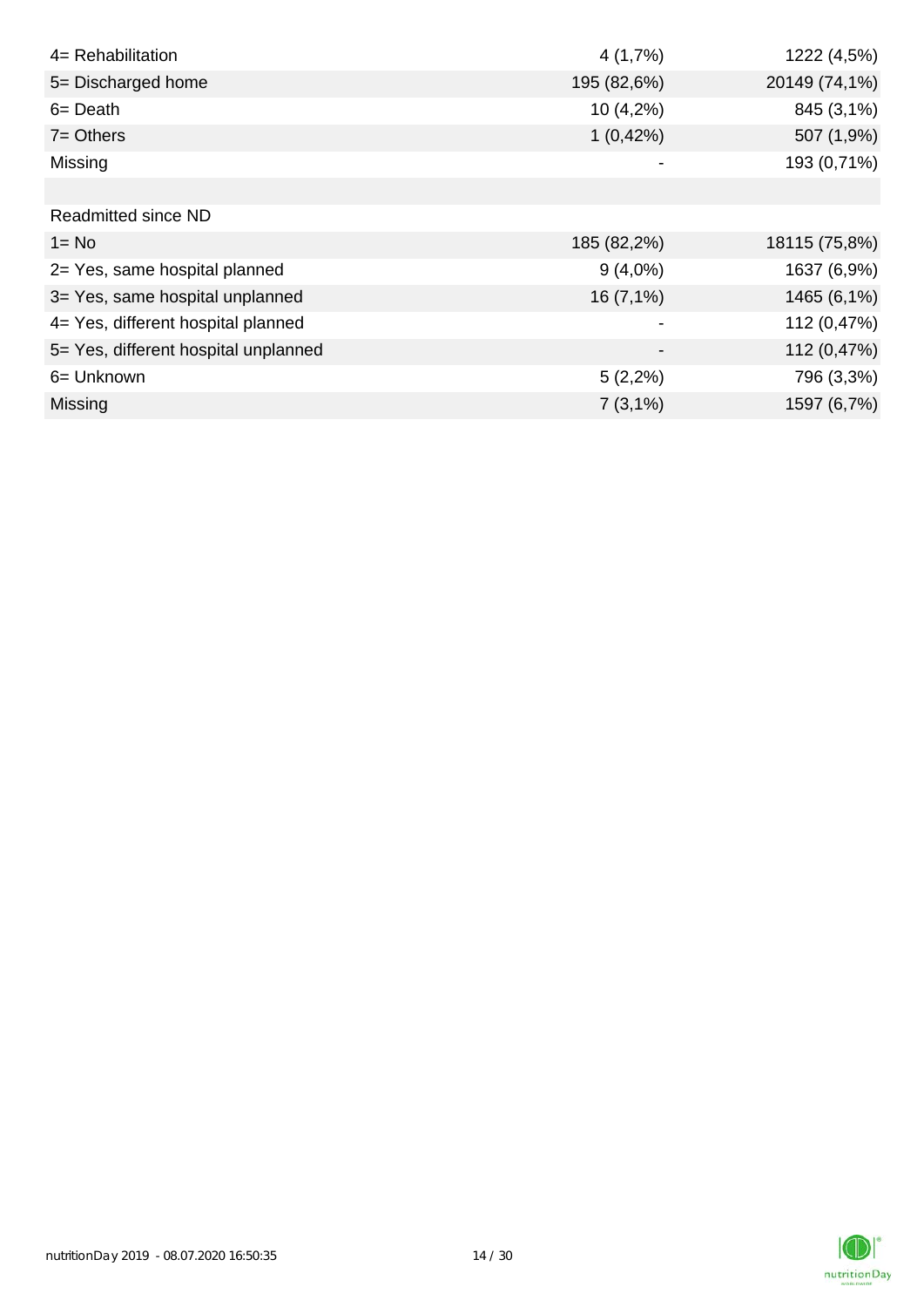| IV. Patient's perspective: Medical history, nutrition status & intake today ("Sheet 3a/3b") | <b>YOUR RESULTS</b> | <b>REFERENCE RESULTS</b> |
|---------------------------------------------------------------------------------------------|---------------------|--------------------------|
|                                                                                             |                     |                          |
|                                                                                             |                     |                          |
| 1. What are your typical dietary habits?                                                    |                     |                          |
| No special dietary habits                                                                   | 148 (65,8%)         | 17526 (66,5%)            |
| I am vegetarian                                                                             | $3(1,3\%)$          | 510 (1,9%)               |
| I adhee to a vegan diet                                                                     |                     | 193 (0,73%)              |
| I eat gluten-free diet                                                                      | $5(2,2\%)$          | 244 (0,93%)              |
| I avoid added sugars                                                                        | 81 (36,0%)          | 3934 (14,9%)             |
| I avoid carbohydrates                                                                       | 31 (13,8%)          | 1502 (5,7%)              |
| I eat a low fat-diet                                                                        | 48 (21,3%)          | 2899 (11,0%)             |
| I am lactose intolerant                                                                     | 13 (5,8%)           | 946 (3,6%)               |
| Other special diet due to intolerances/allergies                                            | 6(2,7%)             | 469 (1,8%)               |
| Other                                                                                       | 17 (7,6%)           | 1854 (7,0%)              |
| No answer given                                                                             | $3(1,3\%)$          | 1891 (7,2%)              |
|                                                                                             |                     |                          |
| 2. Where did you live before your current hospital admission?                               |                     |                          |
| At home                                                                                     | 210 (93,3%)         | 22025 (83,6%)            |
| In a nursing home or other live-in facility                                                 | $5(2,2\%)$          | 836 (3,2%)               |
| I was transferred from another hospital                                                     | 6(2,7%)             | 1411 (5,4%)              |
| Other                                                                                       | 2(0,89%)            | 374 (1,4%)               |
| Missing                                                                                     | 2(0,89%)            | 1694 (6,4%)              |
|                                                                                             |                     |                          |
| 3. In general, are you able to walk?                                                        |                     |                          |
| Yes                                                                                         | 166 (73,8%)         | 16014 (60,8%)            |
| Yes, with someone's help                                                                    | 18 (8,0%)           | 2580 (9,8%)              |
| Yes, independently using a cane, walker, or crutches                                        | 27 (12,0%)          | 3466 (13,2%)             |
| No, I have a wheelchair                                                                     | 4(1,8%)             | 1033 (3,9%)              |
| No, I am bedridden                                                                          | 6(2,7%)             | 1462 (5,6%)              |
| Missing                                                                                     | 4(1,8%)             | 1785 (6,8%)              |
|                                                                                             |                     |                          |
| 4. In general, how would you say your health is?                                            |                     |                          |
| Very good                                                                                   | 42 (18,7%)          | 1854 (7,0%)              |
| Good                                                                                        | 117 (52,0%)         | 8966 (34,0%)             |
| Fair                                                                                        | 46 (20,4%)          | 9409 (35,7%)             |
| Poor                                                                                        | 11 (4,9%)           | 3513 (13,3%)             |
| Very poor                                                                                   | $5(2,2\%)$          | 824 (3,1%)               |
| Missing                                                                                     | 4(1,8%)             | 1774 (6,7%)              |
|                                                                                             |                     |                          |
| 5. Over the last 12 months prior to your current hospital admission approximately           |                     |                          |
| how many times have you seen a doctor?                                                      | $5[2-10]$           | $5[2-10]$                |
| how many times have you been admitted to the                                                | $1[0-2]$            | $1[0-2]$                 |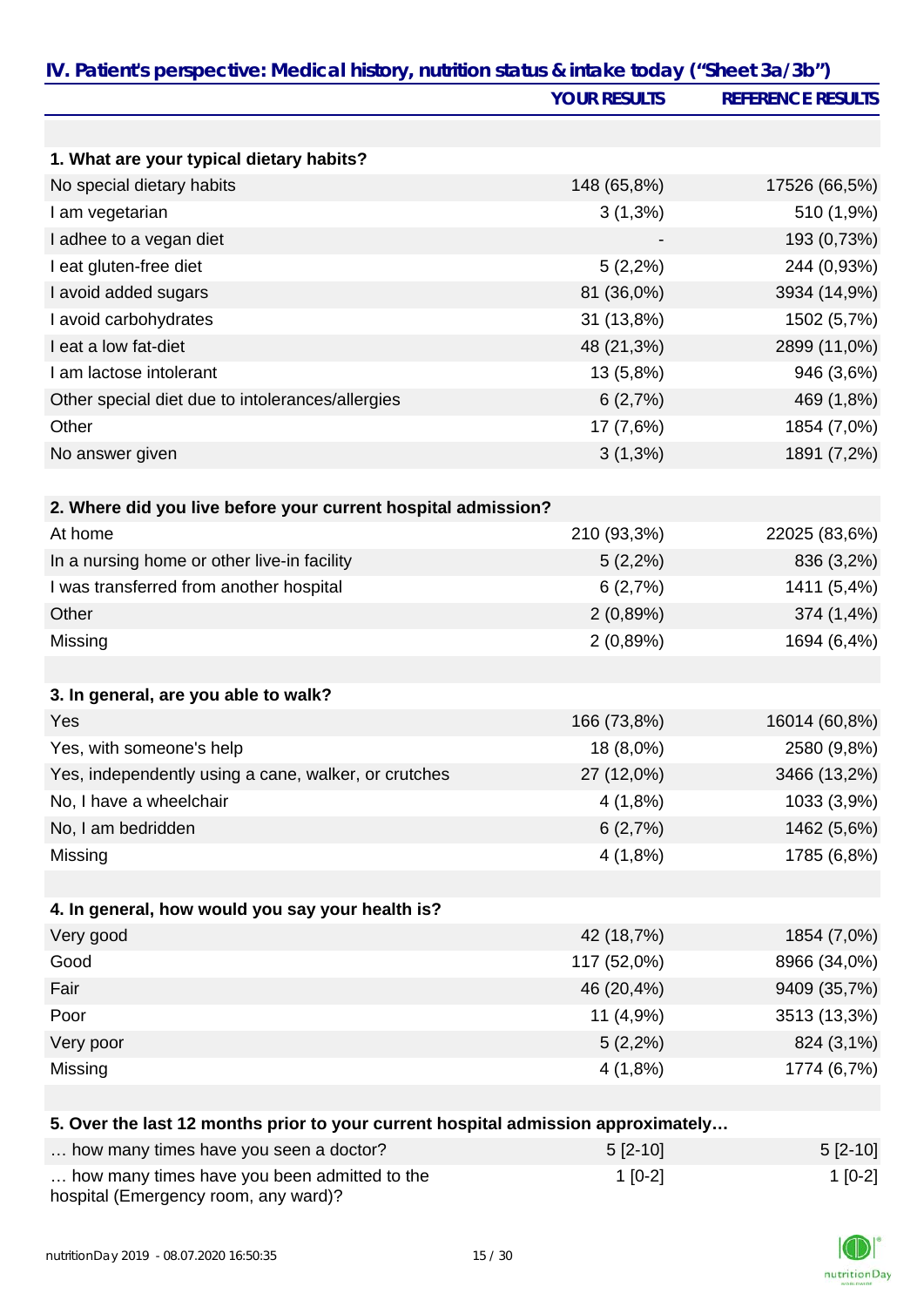| how many nights in total have you spent in hospital? | $5[1-13]$ | $5[0-15]$ |
|------------------------------------------------------|-----------|-----------|
|------------------------------------------------------|-----------|-----------|

| 6. How many different medications do you take routinely each day (prior to hospitalisation)? |             |               |
|----------------------------------------------------------------------------------------------|-------------|---------------|
| $1 - 2$                                                                                      | 59 (26,2%)  | 4936 (18,7%)  |
| $3-5$                                                                                        | 61 (27,1%)  | 6672 (25,3%)  |
| More than 5                                                                                  | 48 (21,3%)  | 7906 (30,0%)  |
| None                                                                                         | 52 (23,1%)  | 3926 (14,9%)  |
| I do not know                                                                                | 2(0,89%)    | 1077 (4,1%)   |
| Missing                                                                                      | $3(1,3\%)$  | 1823 (6,9%)   |
|                                                                                              |             |               |
| 7. Do you have health insurance?                                                             |             |               |
| Yes, private insurance only                                                                  | 135 (60,0%) | 4253 (16,1%)  |
| Yes, public insurance only                                                                   | 49 (21,8%)  | 12350 (46,9%) |
| Yes, both                                                                                    | 20 (8,9%)   | 3229 (12,3%)  |
| None                                                                                         | 11 (4,9%)   | 2938 (11,2%)  |
| I prefer not to answer                                                                       | 6(2,7%)     | 1314 (5,0%)   |
| Missing                                                                                      | 4(1,8%)     | 2256 (8,6%)   |
|                                                                                              |             |               |
| 8. What was your weight 5 years ago?                                                         | 74 [63-87]  | 72 [60-85]    |
| I do not know                                                                                | 49 (21,8%)  | 6267 (23,8%)  |
|                                                                                              |             |               |
| 9a. Have you lost weight within the last 3 months?                                           |             |               |
| Yes, intentionally                                                                           | 24 (10,7%)  | 2468 (9,4%)   |
| Yes, unintentionally                                                                         | 76 (33,8%)  | 10065 (38,2%) |
| No, my weight stayed the same                                                                | 62 (27,6%)  | 7869 (29,9%)  |
| No, I gained weight                                                                          | 40 (17,8%)  | 2857 (10,8%)  |
| I do not know                                                                                | 15 (6,7%)   | 2512 (9,5%)   |
| Missing                                                                                      | 8(3,6%)     | 569 (2,2%)    |
|                                                                                              |             |               |
| 9b. If yes, how many kg did you lose?                                                        | $8[5-14]$   | $6[4-10]$     |
| I do not know                                                                                | 12 (12,0%)  | 1997 (15,9%)  |
| 10. Did you know about your hospitalisation two days<br>before admission? (Yes)              | 90 (43,5%)  | 9602 (40,6%)  |
|                                                                                              |             |               |
| 11. Please indicate if you                                                                   |             |               |
| were weighed at admission                                                                    | 53 (24,2%)  | 14112 (57,4%) |
| were informed about your nutrition status                                                    | 55 (25,5%)  | 8364 (34,3%)  |
| were informed about nutrition care options                                                   | 69 (32,4%)  | 7769 (31,9%)  |
| received special nutrition care                                                              | 85 (39,7%)  | 7463 (30,7%)  |
|                                                                                              |             |               |

| 12. How well have you eaten in the week before you were admitted to the hospital? |             |               |
|-----------------------------------------------------------------------------------|-------------|---------------|
| More than normal                                                                  | $12(5,4\%)$ | 1163 (4,4%)   |
| Normal                                                                            | 138 (61,9%) | 15832 (60,4%) |

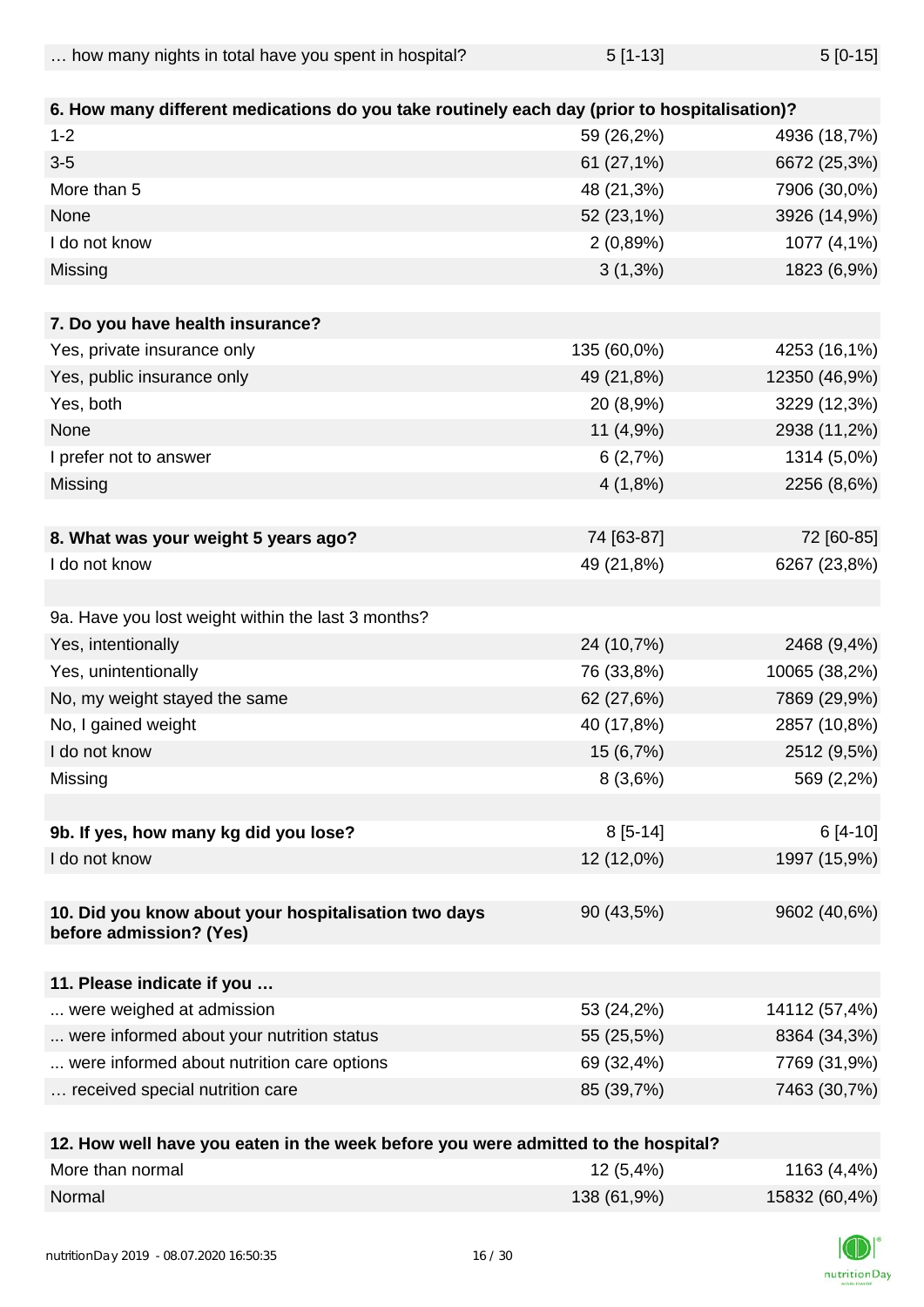| About 3/4 of normal                                                            | 23 (10,3%)            | 2728 (10,4%)               |
|--------------------------------------------------------------------------------|-----------------------|----------------------------|
| About half of normal                                                           | 20 (9,0%)             | 3287 (12,5%)               |
| About a quarter to nearly nothing                                              | 27 (12,1%)            | 2496 (9,5%)                |
| I do not know                                                                  |                       | 264 (1,0%)                 |
| Missing                                                                        | $3(1,3\%)$            | 443 (1,7%)                 |
|                                                                                |                       |                            |
| 13. In general, how satisfied are you with the food at the hospital?           |                       |                            |
| Very satisfied                                                                 | 103 (46,2%)           | 6066 (23,1%)               |
| Somewhat satisfied                                                             | 48 (21,5%)            | 8166 (31,2%)               |
| <b>Neutral</b>                                                                 | 33 (14,8%)            | 4867 (18,6%)               |
| <b>Dissatisfied</b>                                                            | $5(2,2\%)$            | 2103 (8,0%)                |
| Very dissatisfied                                                              | 4(1,8%)               | 726 (2,8%)                 |
| I do not know                                                                  | 21 (9,4%)             | 2021 (7,7%)                |
| Missing                                                                        | $9(4,0\%)$            | 2264 (8,6%)                |
|                                                                                |                       |                            |
| 14. Did you get any help with eating TODAY?                                    |                       |                            |
| Yes, from family or friends                                                    | 55 (24,7%)            | 2448 (9,3%)                |
| Yes, from hospital staff                                                       | 6(2,7%)               | 1670 (6,4%)                |
| <b>No</b>                                                                      | 153 (68,6%)           | 19193 (73,2%)              |
| I do not know                                                                  | 1(0,45%)              | $302(1,2\%)$               |
| Missing                                                                        | 8(3,6%)               | 2600 (9,9%)                |
|                                                                                |                       |                            |
| 15. Were you able to eat without interruption TODAY?                           | 159 (75,7%)           | 17231 (74,2%)              |
| (Yes)                                                                          |                       |                            |
|                                                                                |                       |                            |
| 16a. Please indicate how much hospital food you ate for lunch or dinner TODAY: |                       |                            |
| About all                                                                      | 101 (45,3%)           | 12095 (46,1%)              |
| 1/2                                                                            | 46 (20,6%)            | 6486 (24,7%)               |
| 1/4                                                                            | 27 (12,1%)            | 3353 (12,8%)               |
| Nothing                                                                        | 40 (17,9%)            | 3130 (11,9%)               |
| Missing                                                                        | $9(4,0\%)$            | 1149 (4,4%)                |
|                                                                                |                       |                            |
| 16b. The portion size of the meal I ordered TODAY was<br>Standard              |                       |                            |
| Smaller                                                                        | 152 (68,2%)           | 15979 (61,0%)              |
| Larger                                                                         | $7(3,1\%)$<br>8(3,6%) | 2367 (9,0%)                |
| I do not know                                                                  | 24 (10,8%)            | 1119 (4,3%)<br>2429 (9,3%) |
| Missing                                                                        | 32 (14,3%)            | 4319 (16,5%)               |
|                                                                                |                       |                            |
| 17. If you did not eat everything of your meal, please tell us why:            |                       |                            |
| I did not like the type of food offered                                        | 10 (8,8%)             | 2061 (15,9%)               |
| I did not like the smell/taste of the food                                     | $8(7,1\%)$            | 1569 (12,1%)               |
| The food did not fit my cultural/religious preferences                         | 1(0,88%)              | 143 (1,1%)                 |
| The food was too hot                                                           | 1(0,88%)              | 59 (0,45%)                 |
|                                                                                |                       |                            |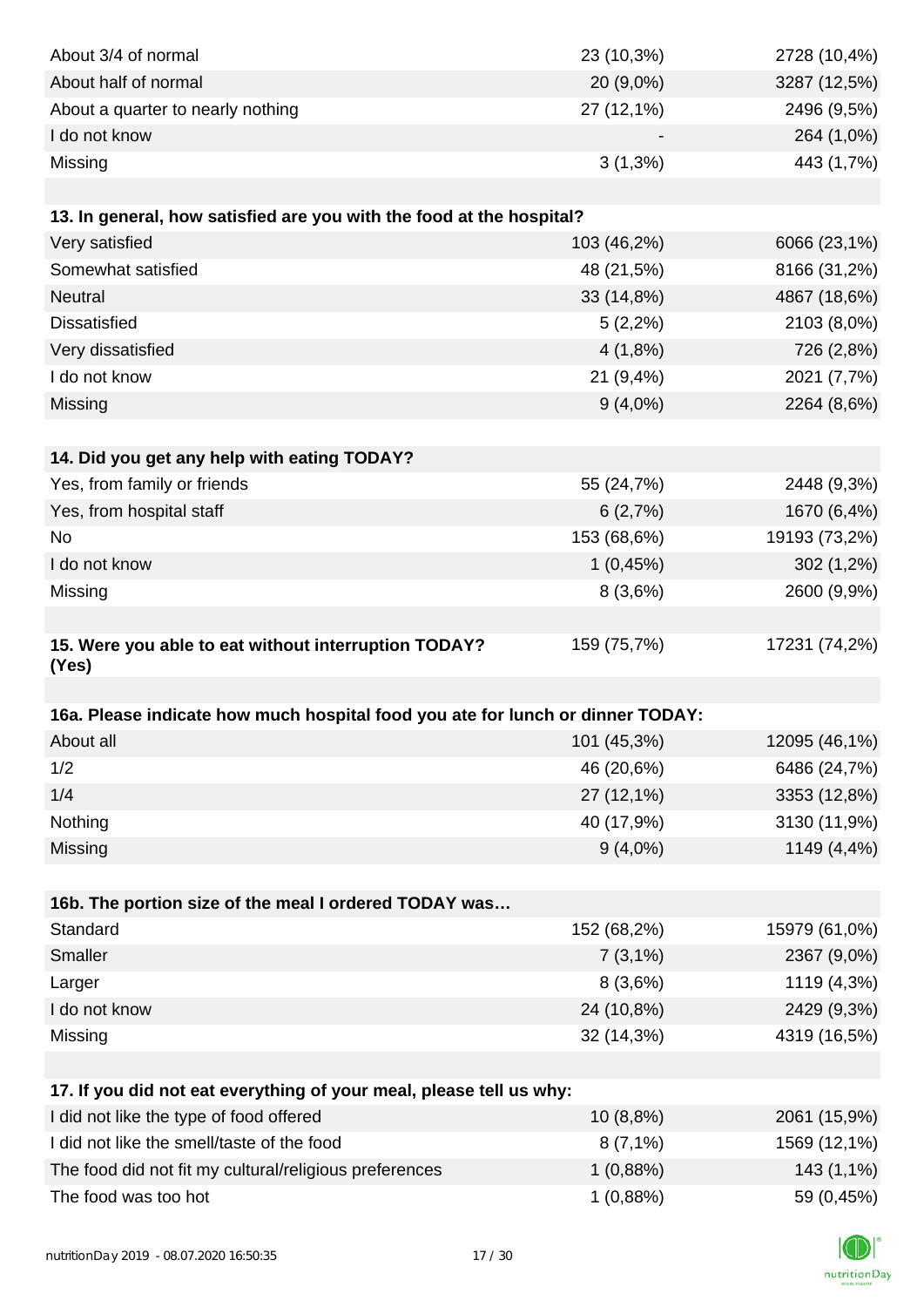| The food was too cold                              | $2(1,8\%)$               | 296 (2,3%)   |
|----------------------------------------------------|--------------------------|--------------|
| Due to food allergy/intolerance                    | $\overline{\phantom{0}}$ | 96 (0,74%)   |
| I was not hungry at that time                      | 15 (13,3%)               | 2205 (17,0%) |
| I do not have my usual appetite                    | 42 (37,2%)               | 3830 (29,5%) |
| I have problems chewing/swallowing                 | 11 $(9,7%)$              | 761 (5,9%)   |
| I normally eat less than what was served           | 14 (12,4%)               | 1427 (11,0%) |
| I had nausea/vomiting                              | 11(9,7%)                 | 1029 (7,9%)  |
| I was too tired                                    | 11 (9,7%)                | 789 (6,1%)   |
| I cannot eat without help                          | $6(5,3\%)$               | 208 (1,6%)   |
| I was not allowed to eat                           | 17 (15,0%)               | 1289 (9,9%)  |
| I had an exam, surgery, or test and missed my meal | 13 (11,5%)               | 766 (5,9%)   |
| I did not get requested food                       | $2(1,8\%)$               | 139 (1,1%)   |
| No answer given                                    | $9(8,0\%)$               | 1829 (14,1%) |

| 18. Enter the number of glasses/cups of the drinks you consumed in the last 24 hours |            |              |
|--------------------------------------------------------------------------------------|------------|--------------|
| Water                                                                                | $4[2-6]$   | $3[2-5]$     |
| Tea                                                                                  | $2[1-2]$   | $1[0-2]$     |
| Coffee                                                                               | $1[1-2]$   | $1[1-2]$     |
| <b>Milk</b>                                                                          | $1[1-2]$   | $1[0-1]$     |
| Fruit juice                                                                          | $1$ [1-3]  | $1[0-2]$     |
| Soft drinks                                                                          | $2[1-4]$   | $0[0-1]$     |
| <b>Nutrition drink</b>                                                               | $1[1-1]$   | $0[0-1]$     |
| Other                                                                                | $2[1-3]$   | $0[0-1]$     |
|                                                                                      |            |              |
| 19a. Did you eat any food apart from hospital food<br><b>TODAY?</b>                  | 34 (16,6%) | 6580 (28,9%) |

| 19b. If yes, what did you eat? |             |              |
|--------------------------------|-------------|--------------|
| Sweet snacks                   | 19 (55,9%)  | 1928 (29,3%) |
| Salty snacks                   | $8(23,5\%)$ | 749 (11,4%)  |
| Homemade food                  | 4 (11,8%)   | 963 (14,6%)  |
| <b>Fruits</b>                  | 5(14,7%)    | 2551 (38,8%) |
| Dairy products                 | 4 (11,8%)   | 724 (11,0%)  |
| Food delivered/restaurant      | $1(2,9\%)$  | 293 (4,5%)   |
| Sandwich                       | $2(5,9\%)$  | 421 (6,4%)   |
| Other                          | 1(2,9%)     | 1042 (15,8%) |

| 20. How has your food intake changed since your hospital admission? |             |               |  |
|---------------------------------------------------------------------|-------------|---------------|--|
| Increased                                                           | 19 (8,5%)   | 3706 (14,1%)  |  |
| Decreased                                                           | 88 (39,5%)  | 7774 (29,7%)  |  |
| Stayed the same                                                     | 86 (38,6%)  | 10331 (39,4%) |  |
| I do not know                                                       | $22(9,9\%)$ | 1690 (6,4%)   |  |
| Missing                                                             | 8(3,6%)     | 2712 (10,3%)  |  |

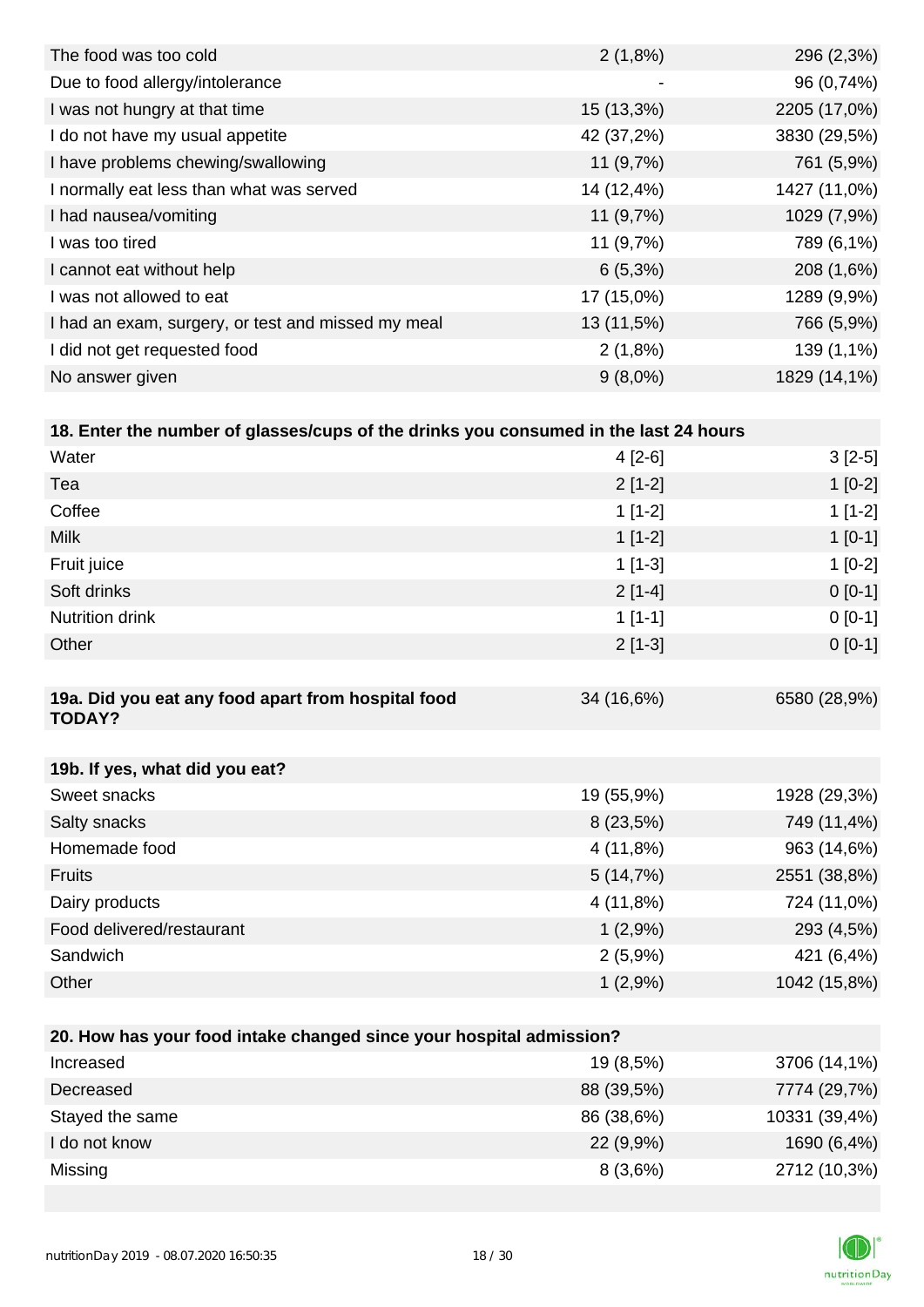| 21. TODAY I feel                                     |             |               |
|------------------------------------------------------|-------------|---------------|
| Stronger than at admission                           | 83 (37,2%)  | 11240 (42,9%) |
| Weaker than at admission                             | 49 (22,0%)  | 4893 (18,7%)  |
| Same as at admission                                 | 56 (25,1%)  | 7428 (28,3%)  |
| I was admitted today                                 | 14 (6,3%)   | 662 (2,5%)    |
| I do not know                                        | 15(6,7%)    | 1384 (5,3%)   |
| Missing                                              | 6(2,7%)     | 606 (2,3%)    |
|                                                      |             |               |
| 22. Can you walk without assistance TODAY?           |             |               |
| Yes                                                  | 133 (59,6%) | 15438 (58,9%) |
| No, only with assistance                             | 45 (20,2%)  | 6458 (24,6%)  |
| No, I stay in bed                                    | 38 (17,0%)  | 3018 (11,5%)  |
| Missing                                              | $7(3,1\%)$  | 1299 (5,0%)   |
|                                                      |             |               |
| 23. Did anyone help you complete this questionnaire? | 92 (42,6%)  | 15731 (65,1%) |

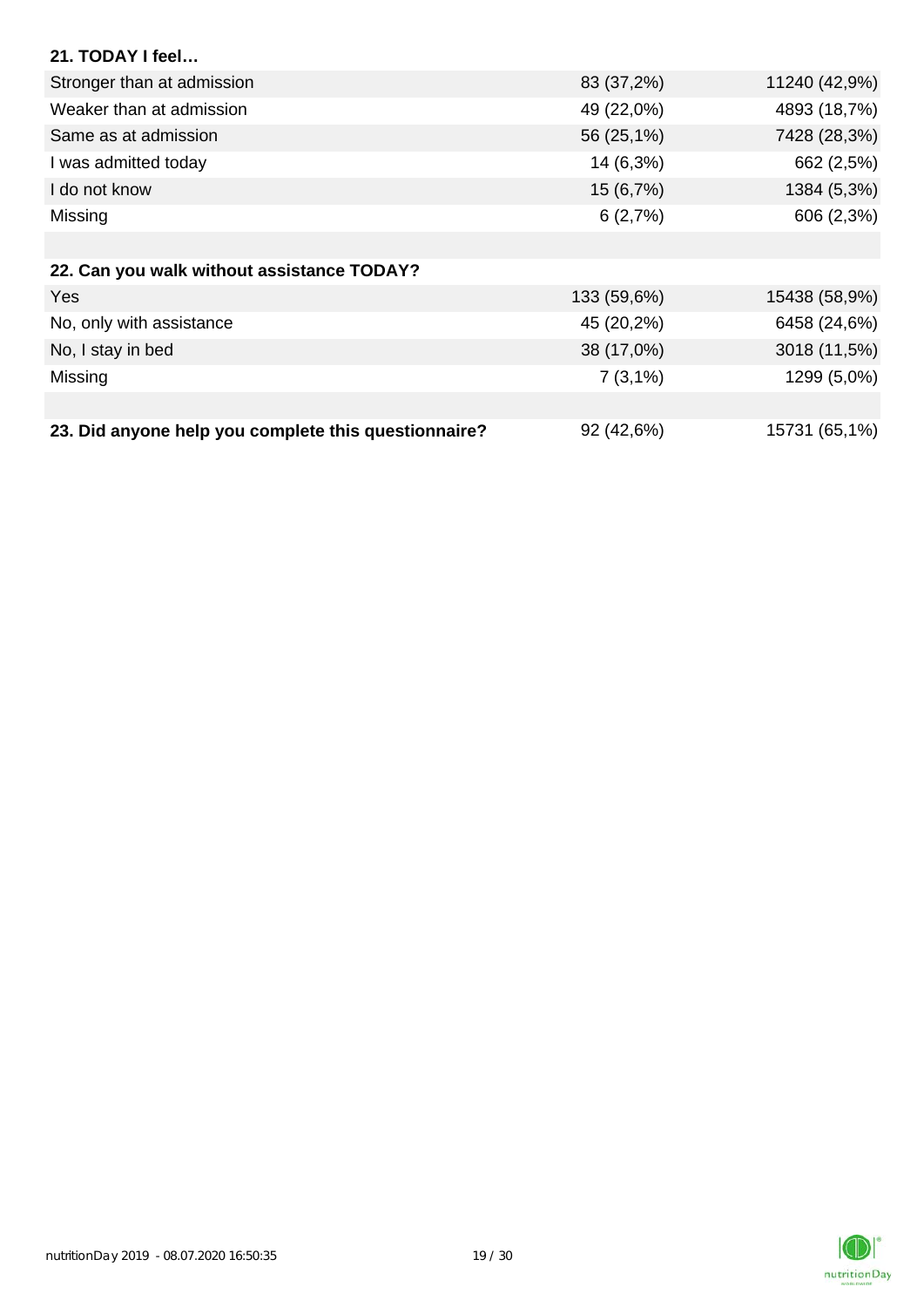| V. Oncology: Unit organisation and structures ("Sheet 1 onco")           |                          |                          |
|--------------------------------------------------------------------------|--------------------------|--------------------------|
|                                                                          | <b>YOUR RESULTS</b>      | <b>REFERENCE RESULTS</b> |
| Number of units with cancer patients:                                    | 7                        | 331                      |
|                                                                          |                          |                          |
| Computerized system in hospital:                                         | - units (00%) YES        | 312 units (94%) YES      |
|                                                                          |                          |                          |
| Nutritional treatment of cancer patients is part of overall<br>care plan | 7 units (100%) YES       | 297 units (90%) YES      |
| Nutritional treatment is considered                                      |                          |                          |
| Routinely                                                                |                          | 195 (58,9%)              |
| When patient asks                                                        |                          | 88 (26,6%)               |
| When body weight loss > 10%                                              |                          | 111 (33,5%)              |
| During palliative phase                                                  |                          | 91 (27,5%)               |
| Other                                                                    |                          | 23 (6,95%)               |
| Missing                                                                  |                          | 31 (9,37%)               |
|                                                                          |                          |                          |
| Nutritional treatment is not part of the comprehensive approach due to   |                          |                          |
| Lack of evidence                                                         | $\overline{\phantom{0}}$ | 10 (3,02%)               |
| No knowledge of the field                                                |                          | 11 (3,32%)               |
| No reimbursement                                                         |                          | 8(2,42%)                 |
| It feeds the tumour                                                      |                          | $2(0,60\%)$              |
| Other                                                                    |                          | 12 (3,63%)               |
|                                                                          |                          |                          |
| Nutritional therapy used for cancer patients                             |                          |                          |
| Nutrition according to nutrition plan                                    |                          | 217 (65,6%)              |
| Calculation of energy needs                                              |                          | 238 (71,9%)              |
| Monitoring patients intake and use of oral supplements                   |                          | 283 (85,5%)              |
| None                                                                     |                          | $7(2,11\%)$              |
| Other                                                                    |                          | 16 (4,83%)               |
| Missing                                                                  |                          | 8(2,42%)                 |
|                                                                          |                          |                          |
| Nutritional therapy is not used due to                                   |                          |                          |
| Lack of evidence                                                         |                          | $3(0,91\%)$              |
| Lack of experience                                                       |                          | 9(2,72%)                 |
| No reimbursement                                                         |                          | $5(1,51\%)$              |
| Lack of dietitians                                                       |                          | 14 (4,23%)               |
| Lack of other experts                                                    |                          | $4(1,21\%)$              |
| Other                                                                    |                          | $7(2,11\%)$              |
| Missing                                                                  |                          | $1(0,30\%)$              |

## **Assessment of parameters in cancer patients & methods used:**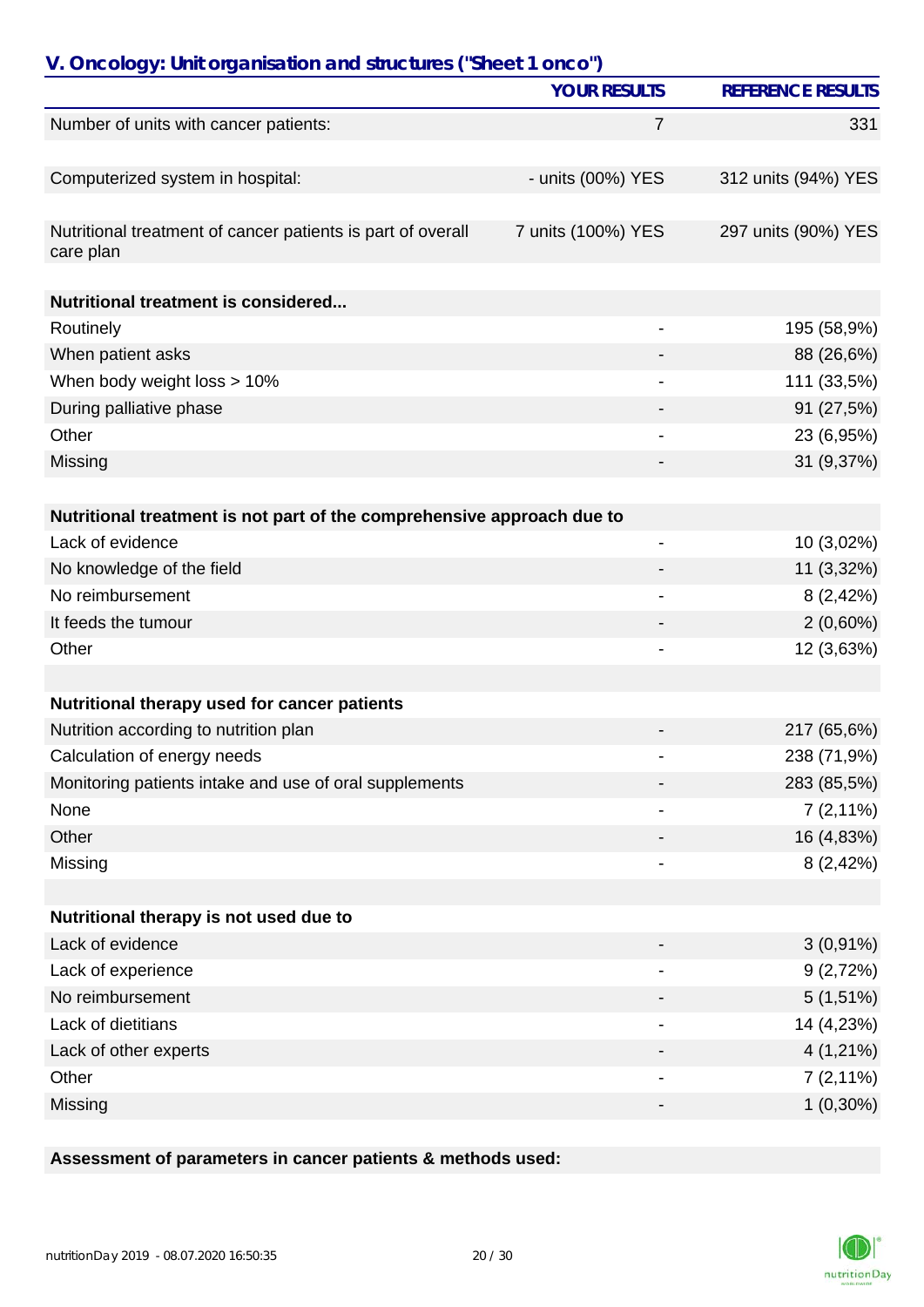| Anthropometry/Body composition: |                              |             |
|---------------------------------|------------------------------|-------------|
| <b>Body weight</b>              |                              |             |
| Regularly                       | $1(14,3\%)$                  | 224 (67,7%) |
| At chemotherapy                 |                              | 53 (16,0%)  |
| When necessary                  | 6(85,7%)                     | 43 (13,0%)  |
| Never                           |                              | 4 (1,21%)   |
| Unknown                         |                              | $3(0,91\%)$ |
| Missing                         | -                            | 4 (1,21%)   |
|                                 |                              |             |
| Anthropometrics (circumference) |                              |             |
| Regularly                       |                              | 38 (11,5%)  |
| At chemotherapy                 |                              | $7(2,11\%)$ |
| When necessary                  | 3(42,9%)                     | 118 (35,6%) |
| Never                           | 4 (57,1%)                    | 143 (43,2%) |
| Unknown                         |                              | 10 (3,02%)  |
| Missing                         | $\qquad \qquad \blacksquare$ | 15 (4,53%)  |
|                                 |                              |             |
| <b>BIA</b>                      |                              |             |
| Regularly                       |                              | 12 (3,63%)  |
| At chemotherapy                 |                              | 4 (1,21%)   |
| When necessary                  |                              | 102 (30,8%) |
| Never                           | 7 (100%)                     | 187 (56,5%) |
| Unknown                         |                              | 12 (3,63%)  |
| Missing                         | $\overline{\phantom{a}}$     | 14 (4,23%)  |
|                                 |                              |             |
| <b>CT SCAN</b>                  |                              |             |
| Regularly                       |                              | 13 (3,93%)  |
| At chemotherapy                 |                              | 4 (1,21%)   |
| When necessary                  |                              | 84 (25,4%)  |
| Never                           | 7 (100%)                     | 199 (60,1%) |
| Unknown                         |                              | 18 (5,44%)  |
| Missing                         | -                            | 13 (3,93%)  |
|                                 |                              |             |
| <b>DEXA</b>                     |                              |             |
| Regularly                       |                              | 6(1,81%)    |
| At chemotherapy                 |                              | $1(0,30\%)$ |
| When necessary                  |                              | 55 (16,6%)  |
| Never                           | 7 (100%)                     | 227 (68,6%) |
| Unknown                         |                              | 27 (8,16%)  |
| Missing                         | $\qquad \qquad \blacksquare$ | 15 (4,53%)  |
|                                 |                              |             |
| <b>Other (body composition)</b> |                              |             |
| Regularly                       |                              | $6(1,81\%)$ |
| At chemotherapy                 |                              | $1(0,30\%)$ |
|                                 |                              | $\sqrt{N}$  |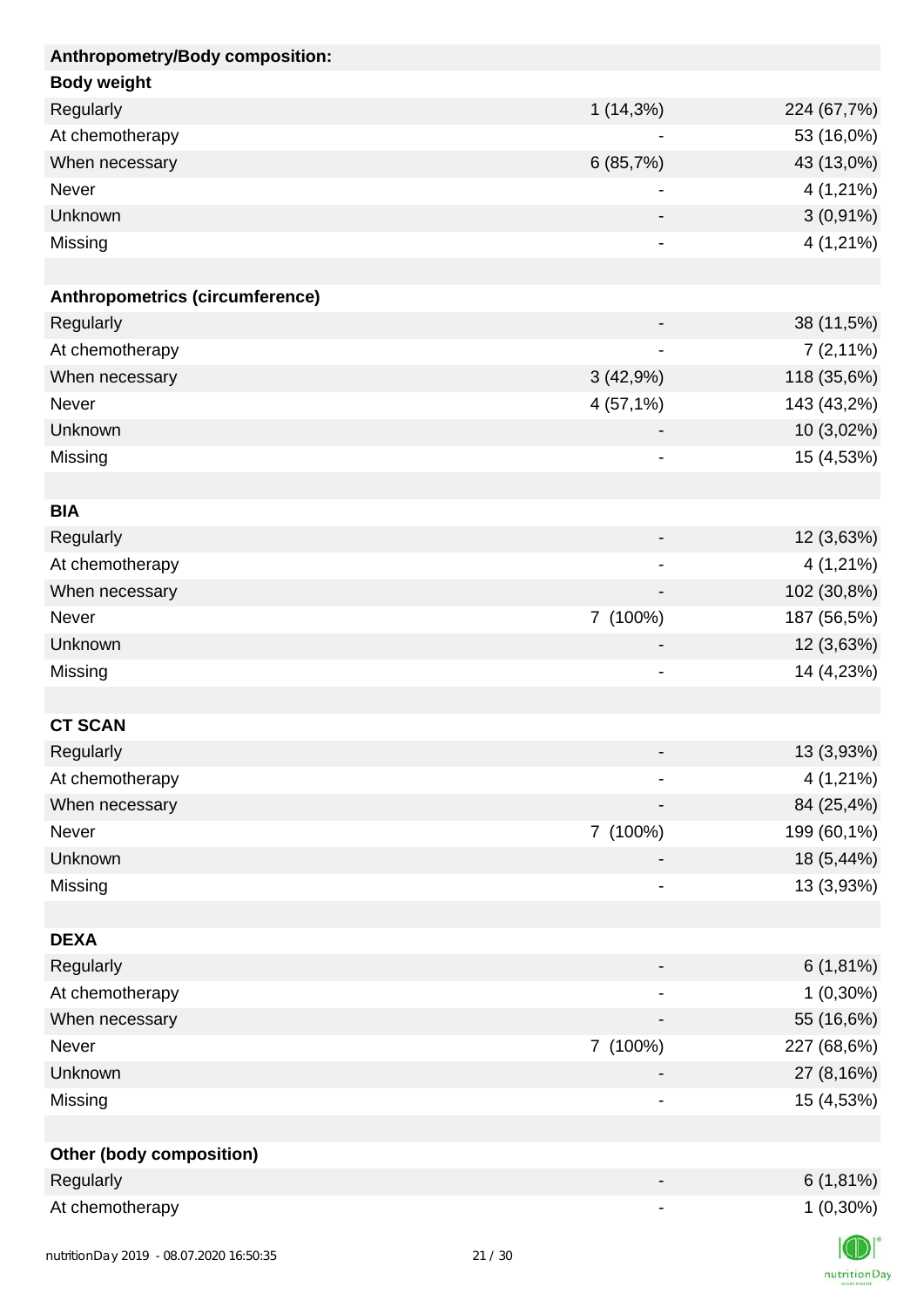| When necessary                          |       |                              | 47 (14,2%)  |
|-----------------------------------------|-------|------------------------------|-------------|
| <b>Never</b>                            |       | 7 (100%)                     | 113 (34,1%) |
| Unknown                                 |       |                              | 47 (14,2%)  |
| Missing                                 |       | $\overline{\phantom{a}}$     | 117 (35,3%) |
|                                         |       |                              |             |
| <b>Body function:</b>                   |       |                              |             |
| Handgrip                                |       |                              |             |
| Regularly                               |       | $\overline{\phantom{a}}$     | 16 (4,83%)  |
| At chemotherapy                         |       |                              | 9(2,72%)    |
| When necessary                          |       | 3(42,9%)                     | 98 (29,6%)  |
| Never                                   |       | 4(57,1%)                     | 176 (53,2%) |
| Unknown                                 |       | $\overline{\phantom{a}}$     | 16 (4,83%)  |
| Missing                                 |       |                              | 16 (4,83%)  |
|                                         |       |                              |             |
| 6-minutes walking test                  |       |                              |             |
| Regularly                               |       | $\overline{\phantom{a}}$     | 12 (3,63%)  |
| At chemotherapy                         |       |                              | $7(2,11\%)$ |
| When necessary                          |       |                              | 76 (23,0%)  |
| Never                                   |       | 7 (100%)                     | 193 (58,3%) |
| Unknown                                 |       | $\qquad \qquad \blacksquare$ | 21 (6,34%)  |
| Missing                                 |       | -                            | 22 (6,65%)  |
|                                         |       |                              |             |
| <b>Other (body function)</b>            |       |                              |             |
| Regularly                               |       | $\overline{\phantom{a}}$     | 16 (4,83%)  |
| At chemotherapy                         |       |                              | $1(0,30\%)$ |
| When necessary                          |       | $1(14,3\%)$                  | 60 (18,1%)  |
| Never                                   |       | 6(85,7%)                     | 120 (36,3%) |
| Unknown                                 |       | $\blacksquare$               | 45 (13,6%)  |
| Missing                                 |       | -                            | 89 (26,9%)  |
|                                         |       |                              |             |
| Nutritional requirements, calculated    |       |                              |             |
| Regularly                               |       | 5(71,4%)                     | 107 (32,3%) |
| At chemotherapy                         |       |                              | $3(0,91\%)$ |
| When necessary                          |       | 2(28,6%)                     | 160 (48,3%) |
| Never                                   |       |                              | 15 (4,53%)  |
| Unknown                                 |       | $\overline{\phantom{a}}$     | $5(1,51\%)$ |
| Missing                                 |       | -                            | 41 (12,4%)  |
|                                         |       |                              |             |
| <b>Nutritional intake:</b>              |       |                              |             |
| <b>Every meal</b>                       |       |                              |             |
| Regularly                               |       | 4(57,1%)                     | 84 (25,4%)  |
| At chemotherapy                         |       |                              | $3(0,91\%)$ |
| When necessary                          |       | 3(42,9%)                     | 143 (43,2%) |
| Never                                   |       | $\overline{\phantom{a}}$     | 39 (11,8%)  |
|                                         |       |                              |             |
| nutritionDay 2019 - 08.07.2020 16:50:35 | 22/30 |                              |             |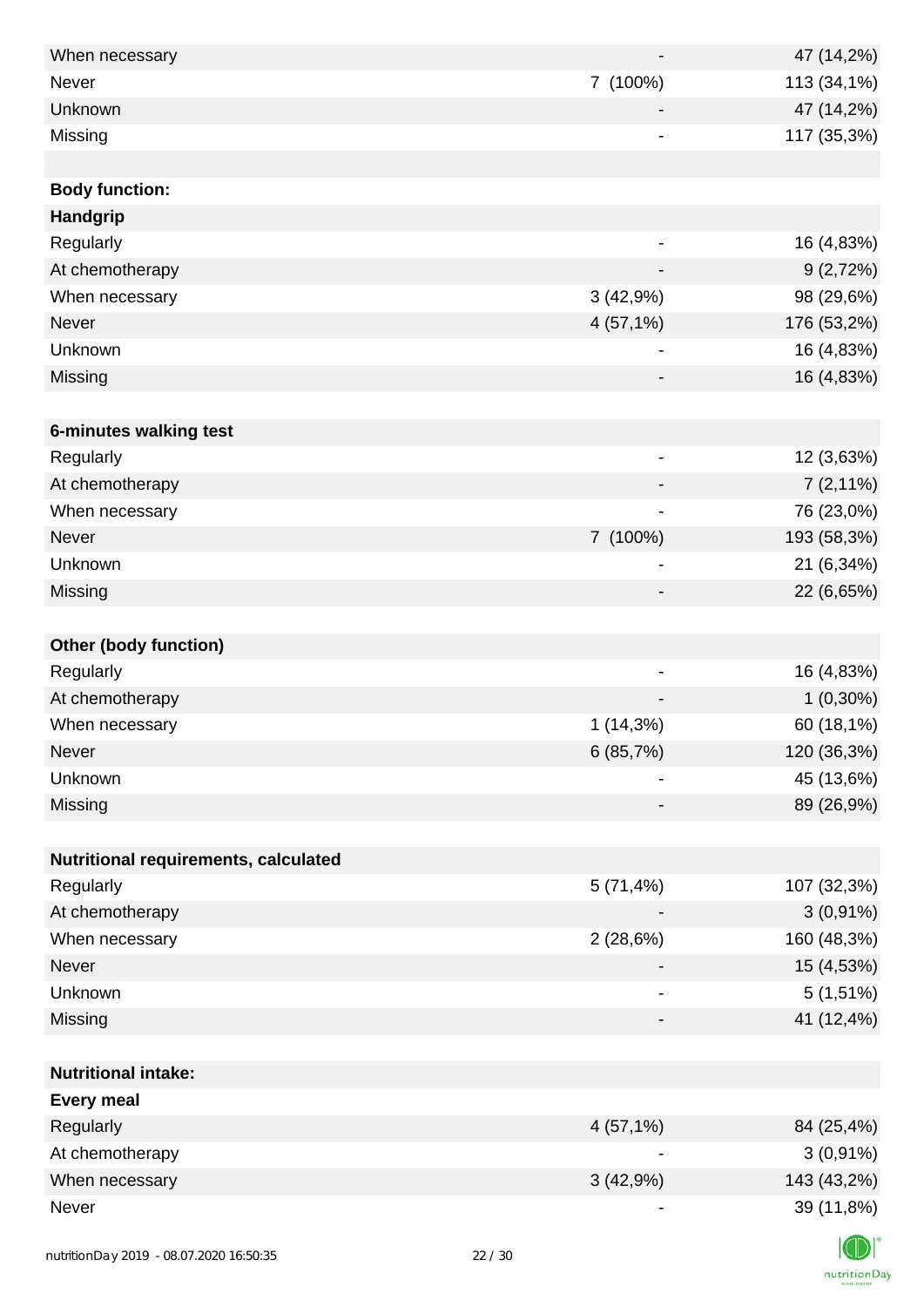| Unknown                    |             | 17 (5,14%)  |
|----------------------------|-------------|-------------|
| Missing                    |             | 45 (13,6%)  |
|                            |             |             |
| 1 meal per day             |             |             |
| Regularly                  | 4(57,1%)    | 26 (7,85%)  |
| At chemotherapy            |             | $3(0,91\%)$ |
| When necessary             | 2(28,6%)    | 112 (33,8%) |
| Never                      | 1(14,3%)    | 67 (20,2%)  |
| Unknown                    |             | 21 (6,34%)  |
| Missing                    |             | 102 (30,8%) |
|                            |             |             |
| 2 meals per day            |             |             |
| Regularly                  | 4(57,1%)    | 26 (7,85%)  |
| At chemotherapy            |             | $1(0,30\%)$ |
| When necessary             | 2(28,6%)    | 109 (32,9%) |
| Never                      | $1(14,3\%)$ | 69 (20,8%)  |
| Unknown                    |             | 20 (6,04%)  |
| Missing                    |             | 106 (32,0%) |
|                            |             |             |
| 24h recall                 |             |             |
| Regularly                  |             | 67 (20,2%)  |
| At chemotherapy            |             | 8(2,42%)    |
| When necessary             | 7 (100%)    | 130 (39,3%) |
| Never                      |             | 43 (13,0%)  |
| Unknown                    |             | 16 (4,83%)  |
| Missing                    |             | 67 (20,2%)  |
|                            |             |             |
| Other (nutritional intake) |             |             |
| Regularly                  | 4(57,1%)    | 12 (3,63%)  |
| At chemotherapy            |             | $1(0,30\%)$ |
| When necessary             | $1(14,3\%)$ | 61 (18,4%)  |
| Never                      | 1(14,3%)    | 55 (16,6%)  |
| Unknown                    |             | 43 (13,0%)  |
| Missing                    | 1(14,3%)    | 159 (48,0%) |
|                            |             |             |
| Questionnaire completed by |             |             |
| <b>Dietitian</b>           | 7 (100%)    | 142 (42,9%) |
| <b>Nurse</b>               |             | 83 (25,1%)  |
| Physician                  |             | 75 (22,7%)  |
| Nutritional scientist      |             | 22 (6,65%)  |
| Other                      |             | $2(0,60\%)$ |
| Missing                    |             | $7(2,11\%)$ |

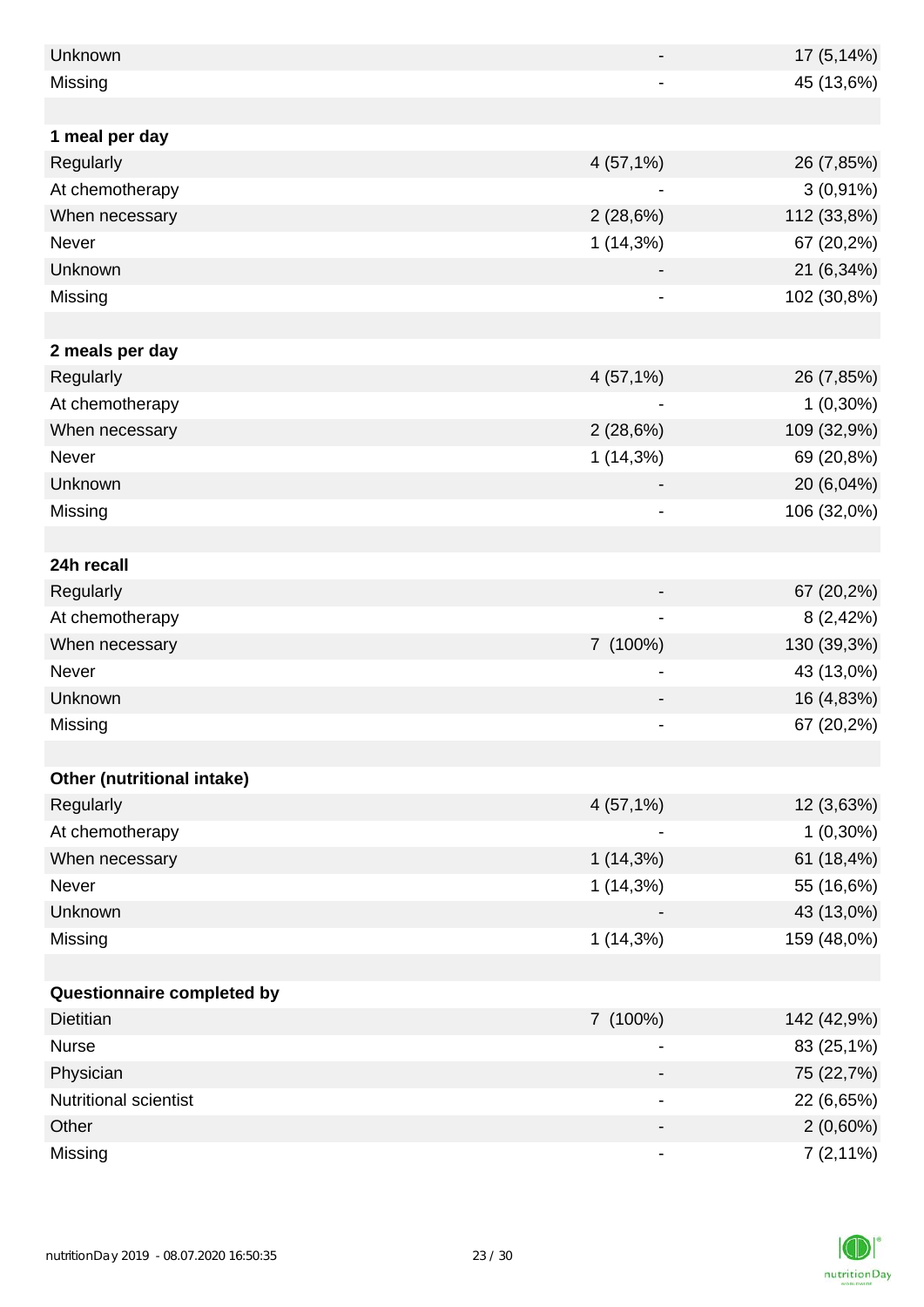| V. Oncology: Cancer patients - Diagnosis & therapy ("Sheet 2 onco") |                     |                          |
|---------------------------------------------------------------------|---------------------|--------------------------|
|                                                                     | <b>YOUR RESULTS</b> | <b>REFERENCE RESULTS</b> |
| Number of patients completing Sheet 2_onco:                         | 24                  | 3278                     |
|                                                                     |                     |                          |
| Demographic data:                                                   |                     |                          |
| Age (years)                                                         | 61 [30-83]          | 64 [18-102]              |
| Female gender                                                       | 9(37,5%)            | 1437 (43,8%)             |
| Weight (kg)                                                         | $70,5 \pm 16,7$     | $65,7 \pm 16,5$          |
| Height (cm)                                                         | $169,9 \pm 9,0$     | $165,3 \pm 9,9$          |
| BMI (kg/m2)                                                         | $24,3 \pm 5,0$      | $23,9 \pm 4,9$           |
|                                                                     |                     |                          |
| Outpatient (o)/Ward (w)                                             |                     |                          |
| Outpatient(o)                                                       |                     | 166 (5,06%)              |
| Ward (w)                                                            | 23 (95,8%)          | 3101 (94,6%)             |
| Missing                                                             | 1(4,17%)            | 11 (0,34%)               |
|                                                                     |                     |                          |
| <b>Goal of Therapy</b>                                              |                     |                          |
| Curative                                                            | 15 (62,5%)          | 1959 (59,8%)             |
| Palliative                                                          | 7 (29,2%)           | 1091 (33,3%)             |
| Terminal                                                            | 2(8,33%)            | 153 (4,67%)              |
| Missing                                                             |                     | 75 (2,29%)               |
|                                                                     |                     |                          |
| <b>Reason for admission</b>                                         |                     |                          |
| Clinical diagnostics                                                | -                   | 408 (12,4%)              |
| Therapy                                                             |                     | 1529 (46,6%)             |
| Surgery related                                                     |                     | 631 (19,2%)              |
| <b>Treatment complications</b>                                      |                     | 459 (14,0%)              |
| Poor health status                                                  | -                   | 430 (13,1%)              |
| Independent care difficult                                          |                     | 29 (0,88%)               |
| Missing                                                             |                     |                          |
|                                                                     |                     |                          |
| <b>Present cancer diagnosis</b>                                     |                     |                          |
| <b>Breast</b>                                                       |                     | 236 (7,20%)              |
| Colon, rectum                                                       |                     | 504 (15,4%)              |
| Prostate                                                            |                     | 102 (3,11%)              |
| Lung                                                                |                     | 328 (10,0%)              |
| <b>Skin</b>                                                         |                     | 30 (0,92%)               |
| Kidney/bladder                                                      |                     | 128 (3,90%)              |
| Gastric/oesophageal                                                 |                     | 396 (12,1%)              |
| Pancreas                                                            |                     | 184 (5,61%)              |
| Lymphoma                                                            |                     | 284 (8,66%)              |
| Ears nose throat (ENT)                                              |                     | 140 (4,27%)              |
| Leukaemia                                                           |                     | 243 (7,41%)              |

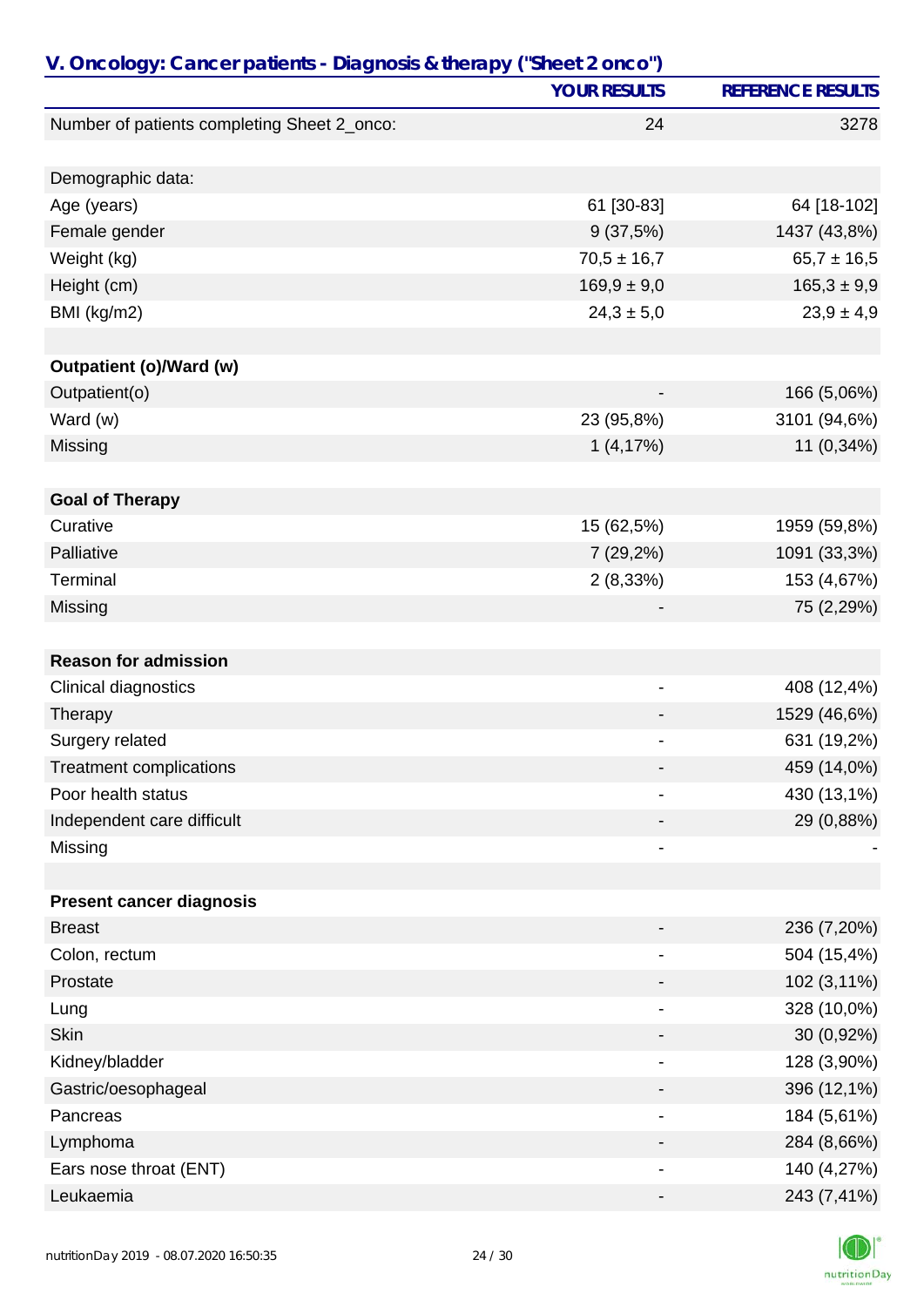| <b>Genital tract</b>           | $\overline{\phantom{a}}$     | 109 (3,33%)  |
|--------------------------------|------------------------------|--------------|
| Liver                          |                              | 260 (7,93%)  |
| Sarcoma                        |                              | 46 (1,40%)   |
| <b>Brain</b>                   | -                            | 52 (1,59%)   |
| <b>Testicular</b>              | -                            | 14 (0,43%)   |
| Other                          |                              | 338 (10,3%)  |
| Missing                        | $\qquad \qquad \blacksquare$ | 45 (1,37%)   |
|                                |                              |              |
| <b>Time since diagnosis</b>    |                              |              |
| 0-2 months                     | $5(20,8\%)$                  | 1019 (31,1%) |
| 3-5 months                     | 3(12,5%)                     | 544 (16,6%)  |
| 6-12 months                    | 4 (16,7%)                    | 551 (16,8%)  |
| 1-2 years                      | 6(25,0%)                     | 436 (13,3%)  |
| 2-4 years                      | 1(4,17%)                     | 308 (9,40%)  |
| > 4 years                      | 4 (16,7%)                    | 319 (9,73%)  |
| Missing                        |                              | 66 (2,01%)   |
|                                |                              |              |
| <b>Cancer staging</b>          |                              |              |
| 0=Carcinoma in situ            |                              | 152 (4,64%)  |
| I=Localized                    | 3(12,5%)                     | 654 (20,0%)  |
| II=Early locally advanced      | 1(4,17%)                     | 584 (17,8%)  |
| III=Late locally advanced      | 4 (16,7%)                    | 523 (16,0%)  |
| IV=Metastasised                | 9(37,5%)                     | 993 (30,3%)  |
| Missing                        | 7 (29,2%)                    | 372 (11,3%)  |
|                                |                              |              |
| Time since first therapy start |                              |              |
| No therapy                     |                              | 319 (9,73%)  |
| Tumour staging/diagnosis       |                              | 314 (9,58%)  |
| 0-2 months                     |                              | 932 (28,4%)  |
| 3-5 months                     |                              | 427 (13,0%)  |
| 6-12 months                    | $\overline{a}$               | 498 (15,2%)  |
| 1-2 years                      |                              | 342 (10,4%)  |
| 2-4 years                      | $\qquad \qquad \blacksquare$ | 243 (7,41%)  |
| > 4 years                      |                              | 284 (8,66%)  |
| Missing                        |                              | 57 (1,74%)   |
|                                |                              |              |
| <b>Therapy situation</b>       |                              |              |
| Diagnosis                      |                              | 345 (10,5%)  |
| Chemotherapy 1st line          |                              | 694 (21,2%)  |
| Chemotherapy > 1st line        |                              | 584 (17,8%)  |
| Radiotherapy                   | -                            | 262 (7,99%)  |
| Target therapy                 |                              | 86 (2,62%)   |
| Hormone therapy                |                              | 38 (1,16%)   |
| Palliative                     |                              | 321 (9,79%)  |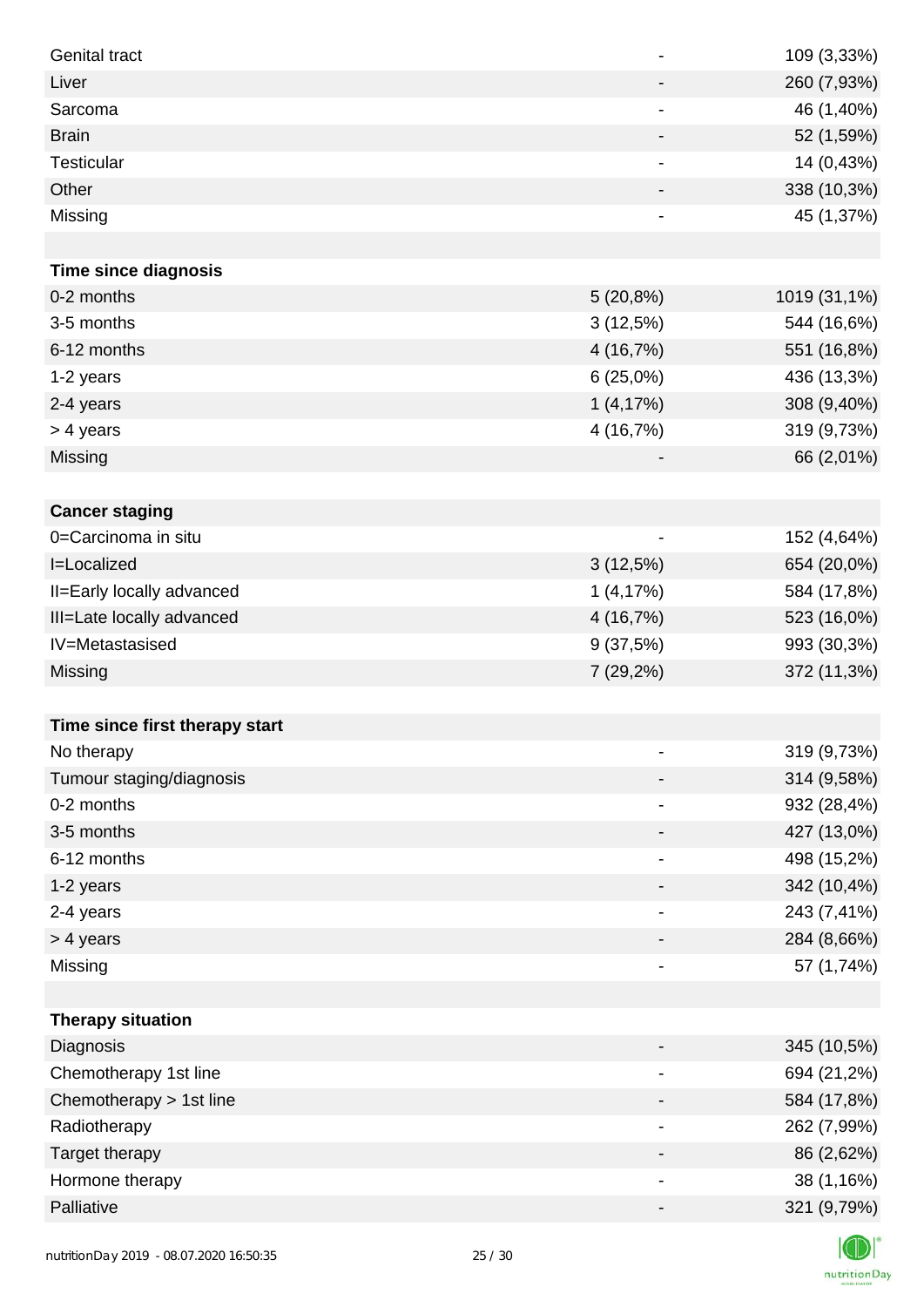| Surgery                                                                                  |                          | 846 (25,8%)  |
|------------------------------------------------------------------------------------------|--------------------------|--------------|
| Cancer related complications                                                             |                          | 299 (9,12%)  |
| Therapy related complications                                                            |                          | 138 (4,21%)  |
| Missing                                                                                  |                          | 55 (1,68%)   |
|                                                                                          |                          |              |
| <b>Infections</b>                                                                        |                          |              |
| None                                                                                     | 15 (62,5%)               | 2414 (73,6%) |
| Local                                                                                    | $8(33,3\%)$              | 506 (15,4%)  |
| General                                                                                  | 1(4,17%)                 | 274 (8,36%)  |
| Missing                                                                                  |                          | 84 (2,56%)   |
|                                                                                          |                          |              |
| <b>Nutrition Treatment</b>                                                               |                          |              |
| No special diet                                                                          |                          | 1329 (40,5%) |
| Individualized diet plan                                                                 |                          | 974 (29,7%)  |
| Energy rich/protein rich ONS                                                             | $\blacksquare$           | 624 (19,0%)  |
| Enteral nutrition (via NGT/PEG)                                                          |                          | 184 (5,61%)  |
| Parenteral nutrition                                                                     |                          | 312 (9,52%)  |
| ONS enriched with special nutrients                                                      |                          | 100 (3,05%)  |
| Special nutrients (EPA, branched chained amino acids,<br>glutamine, arginine, carnitine) |                          | 49 (1,49%)   |
| Personal preferences                                                                     |                          | 342 (10,4%)  |
| Counselling                                                                              | $\overline{\phantom{a}}$ | 234 (7,14%)  |
| Other                                                                                    |                          | 132 (4,03%)  |
| Missing                                                                                  |                          |              |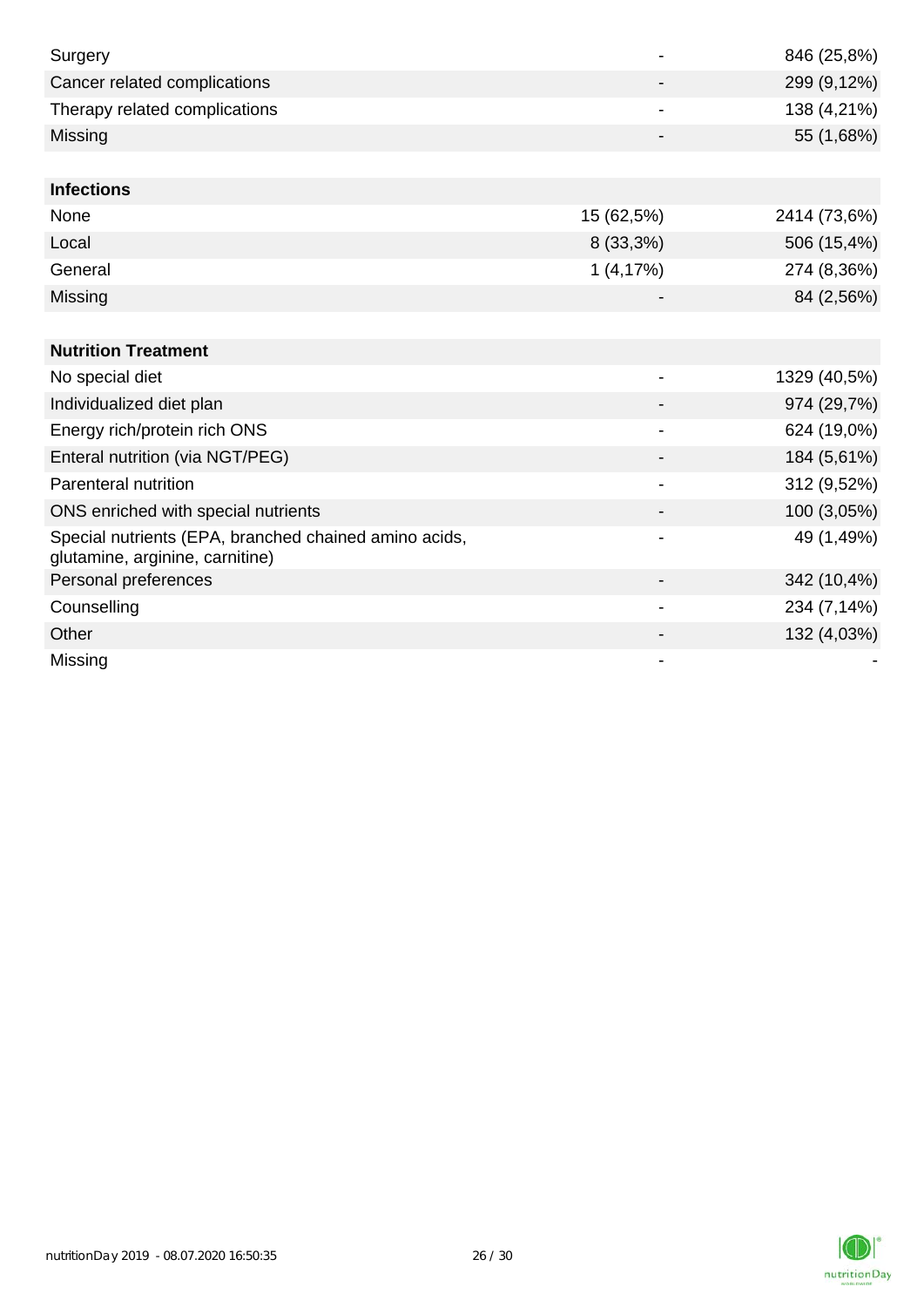| V. Oncology: Cancer patients - Appetite, food intake & quality of life ("Sheet 3 onco") |                     |                          |
|-----------------------------------------------------------------------------------------|---------------------|--------------------------|
|                                                                                         | <b>YOUR RESULTS</b> | <b>REFERENCE RESULTS</b> |
| Number of patients completing Sheet 3_onco:                                             | 23                  | 3248                     |
|                                                                                         |                     |                          |
| Body weight prior to becoming ill                                                       | 79 [42-103]         | 70 [20-180]              |
|                                                                                         |                     |                          |
| Actual body weight                                                                      | 66 [35-103]         | 64 [11-175]              |
| Change in weight was                                                                    |                     |                          |
| Intentional                                                                             |                     | 130 (3,97%)              |
| Unintentional                                                                           | 19 (79,2%)          | 2109 (64,3%)             |
| Weight is stable                                                                        | 3(12,5%)            | 524 (16,0%)              |
| Missing                                                                                 |                     | 99 (3,02%)               |
|                                                                                         |                     |                          |
| During the last week                                                                    |                     |                          |
| Patients who have had pain:                                                             |                     |                          |
| Not at all                                                                              | 8 (33,3%)           | 1075 (32,8%)             |
| A little                                                                                | 6(25,0%)            | 966 (29,5%)              |
| Quite a bit                                                                             | $5(20,8\%)$         | 585 (17,8%)              |
| Very much                                                                               | 3(12,5%)            | 379 (11,6%)              |
| Missing                                                                                 | 2(8,33%)            | 242 (7,38%)              |
|                                                                                         |                     |                          |
| Patients who needed a rest:                                                             |                     |                          |
| Not at all                                                                              | 6(25,0%)            | 676 (20,6%)              |
| A little                                                                                | 4 (16,7%)           | 995 (30,4%)              |
| Quite a bit                                                                             | 8 (33,3%)           | 774 (23,6%)              |
| Very much                                                                               | 4 (16,7%)           | 535 (16,3%)              |
| Missing                                                                                 | 2(8,33%)            | 256 (7,81%)              |
|                                                                                         |                     |                          |
| Patients who felt weak:                                                                 |                     |                          |
| Not at all                                                                              | $5(20,8\%)$         | 688 (21,0%)              |
| A little                                                                                | 6(25,0%)            | 995 (30,4%)              |
| Quite a bit                                                                             | 5(20,8%)            | 783 (23,9%)              |
| Very much                                                                               | 6(25,0%)            | 535 (16,3%)              |
| Missing                                                                                 | 2(8,33%)            | 244 (7,44%)              |
| Patients who felt depressed:                                                            |                     |                          |
| Not at all                                                                              | 10 (41,7%)          |                          |
| A little                                                                                |                     | 1154 (35,2%)             |
|                                                                                         | 4 (16,7%)           | 1026 (31,3%)             |
| Quite a bit                                                                             | 7 (29,2%)           | 499 (15,2%)              |
| Very much                                                                               | 1(4,17%)            | 282 (8,60%)              |
| Missing                                                                                 | 2(8,33%)            | 255 (7,78%)              |

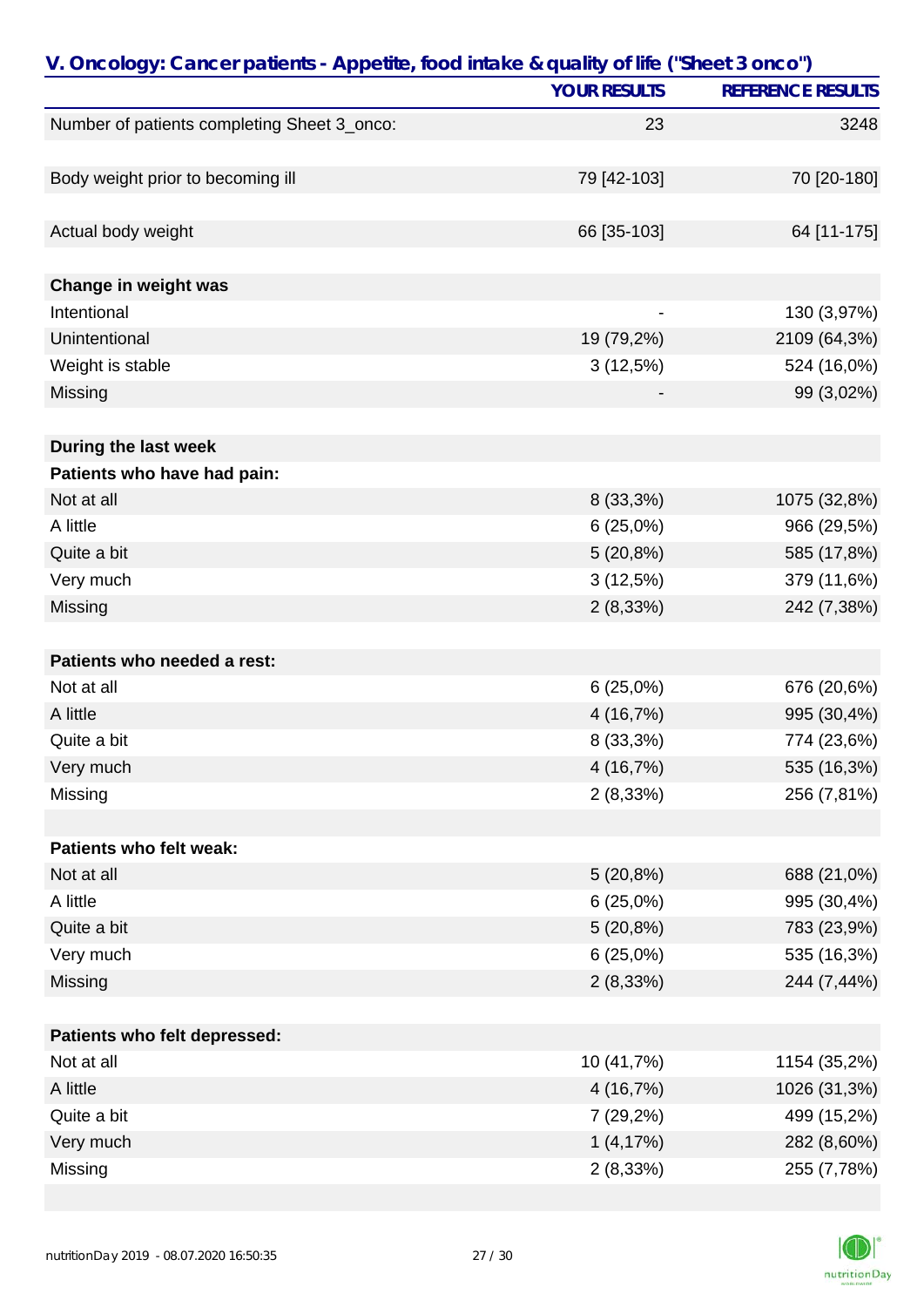| Patients who were tired:                                    |             |              |
|-------------------------------------------------------------|-------------|--------------|
| Not at all                                                  | 5(20,8%)    | 700 (21,4%)  |
| A little                                                    | 5(20,8%)    | 1048 (32,0%) |
| Quite a bit                                                 | 3(12,5%)    | 755 (23,0%)  |
| Very much                                                   | 9(37,5%)    | 494 (15,1%)  |
| Missing                                                     | 2(8,33%)    | 243 (7,41%)  |
|                                                             |             |              |
| Patients whose pain interfered with their daily activities: |             |              |
| Not at all                                                  | 6(25,0%)    | 1203 (36,7%) |
| A little                                                    | 8 (33,3%)   | 789 (24,1%)  |
| Quite a bit                                                 | 4 (16,7%)   | 548 (16,7%)  |
| Very much                                                   | 4 (16,7%)   | 421 (12,8%)  |
| Missing                                                     | 2(8,33%)    | 267 (8,15%)  |
|                                                             |             |              |
| Patients who lacked appetite:                               |             |              |
| Not at all                                                  | 7 (29,2%)   | 1102 (33,6%) |
| A little                                                    | 6(25,0%)    | 840 (25,6%)  |
| Quite a bit                                                 | 5(20,8%)    | 567 (17,3%)  |
| Very much                                                   | 2(8,33%)    | 465 (14,2%)  |
| Missing                                                     | $3(12,5\%)$ | 261 (7,96%)  |
|                                                             |             |              |
| <b>Just now</b>                                             |             |              |
| Patients who have pain:                                     |             |              |
| Not at all                                                  | 5(20,8%)    | 1281 (39,1%) |
| A little                                                    | 11 (45,8%)  | 1090 (33,3%) |
| Quite a bit                                                 | 5(20,8%)    | 444 (13,5%)  |
| Very much                                                   | 1(4,17%)    | 167 (5,09%)  |
| Missing                                                     | 2(8,33%)    | 258 (7,87%)  |
|                                                             |             |              |
| Patients who need a rest:                                   |             |              |
| Not at all                                                  | 5(20,8%)    | 671 (20,5%)  |
| A little                                                    | 4 (16,7%)   | 1142 (34,8%) |
| Quite a bit                                                 | 8 (33,3%)   | 759 (23,2%)  |
| Very much                                                   | 5(20,8%)    | 393 (12,0%)  |
| Missing                                                     | 2(8,33%)    | 266 (8,11%)  |
|                                                             |             |              |
| Patients who feel weak:                                     |             |              |
| Not at all                                                  | 5(20,8%)    | 760 (23,2%)  |
| A little                                                    | 4 (16,7%)   | 1079 (32,9%) |
| Quite a bit                                                 | 7(29,2%)    | 740 (22,6%)  |
| Very much                                                   | 6(25,0%)    | 386 (11,8%)  |
| Missing                                                     | 2(8,33%)    | 265 (8,08%)  |

### **Patients who are depressed:**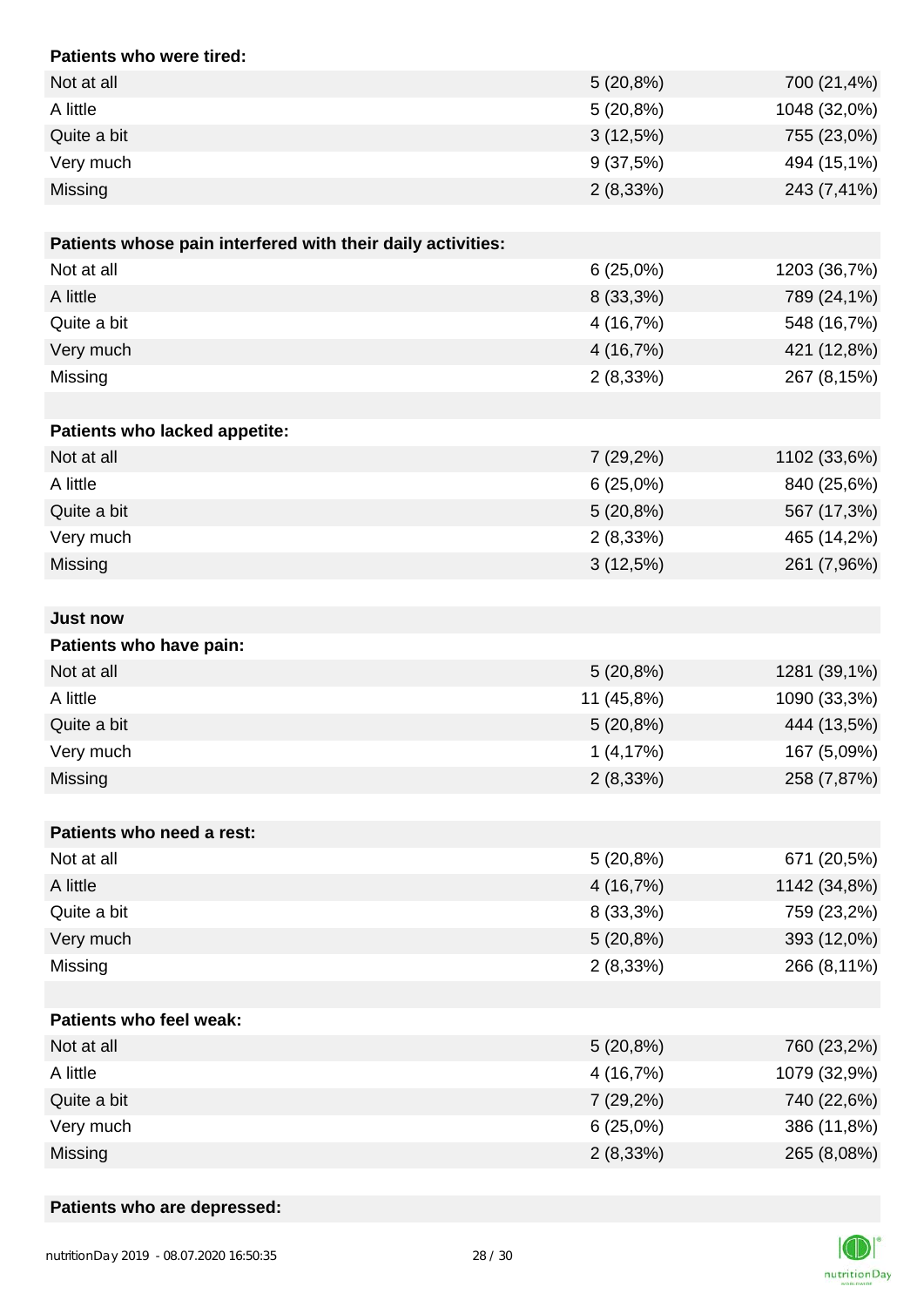| Not at all                                                  | 7 (29,2%)                    | 1318 (40,2%) |
|-------------------------------------------------------------|------------------------------|--------------|
| A little                                                    | 4 (16,7%)                    | 1001 (30,5%) |
| Quite a bit                                                 | 9(37,5%)                     | 431 (13,1%)  |
| Very much                                                   | 2(8,33%)                     | 199 (6,07%)  |
| Missing                                                     | 2(8,33%)                     | 270 (8,24%)  |
|                                                             |                              |              |
| Patients who are tired:                                     |                              |              |
| Not at all                                                  | 5(20,8%)                     | 799 (24,4%)  |
| A little                                                    | 3(12,5%)                     | 1157 (35,3%) |
| Quite a bit                                                 | 5(20,8%)                     | 651 (19,9%)  |
| Very much                                                   | 8 (33,3%)                    | 352 (10,7%)  |
| Missing                                                     | 3(12,5%)                     | 270 (8,24%)  |
|                                                             |                              |              |
| Patients whose pain interferes with their daily activities: |                              |              |
| Not at all                                                  | 4 (16,7%)                    | 1232 (37,6%) |
| A little                                                    | $5(20,8\%)$                  | 858 (26,2%)  |
| Quite a bit                                                 | 7 (29,2%)                    | 531 (16,2%)  |
| Very much                                                   | 6(25,0%)                     | 318 (9,70%)  |
| Missing                                                     | 2(8,33%)                     | 288 (8,79%)  |
|                                                             |                              |              |
| Patients who lack appetite:                                 |                              |              |
| Not at all                                                  | 4 (16,7%)                    | 1159 (35,4%) |
| A little                                                    | 7 (29,2%)                    | 880 (26,8%)  |
| Quite a bit                                                 | $5(20,8\%)$                  | 550 (16,8%)  |
| Very much                                                   | 6(25,0%)                     | 355 (10,8%)  |
| Missing                                                     | 2(8,33%)                     | 285 (8,69%)  |
|                                                             |                              |              |
| Reasons for change in appetite/food intake                  |                              |              |
| Nausea/Vomiting                                             |                              | 612 (18,7%)  |
| Inflammation in mouth                                       |                              | 160 (4,88%)  |
| Pain                                                        |                              | 454 (13,8%)  |
| Constipation                                                |                              | 258 (7,87%)  |
| Diarrhea                                                    | $\qquad \qquad \blacksquare$ | 188 (5,74%)  |
| Change in taste/smell                                       |                              | 447 (13,6%)  |
| Early satiation/Loss of appetite                            |                              | 771 (23,5%)  |
| Other                                                       |                              | 544 (16,6%)  |
| Missing                                                     | 18 (75,0%)                   | 121 (3,69%)  |
|                                                             |                              |              |
| Maximum activity performed by patients                      |                              |              |
| Able to do sports                                           |                              | 135 (4,12%)  |
| Fully active                                                | 1(4,17%)                     | 462 (14,1%)  |
| Able to carry out light activities                          | 3(12,5%)                     | 675 (20,6%)  |
| Able to carry out self care                                 | 4 (16,7%)                    | 777 (23,7%)  |
| Able to carry out limited self care                         | 3(12,5%)                     | 487 (14,9%)  |
|                                                             |                              |              |